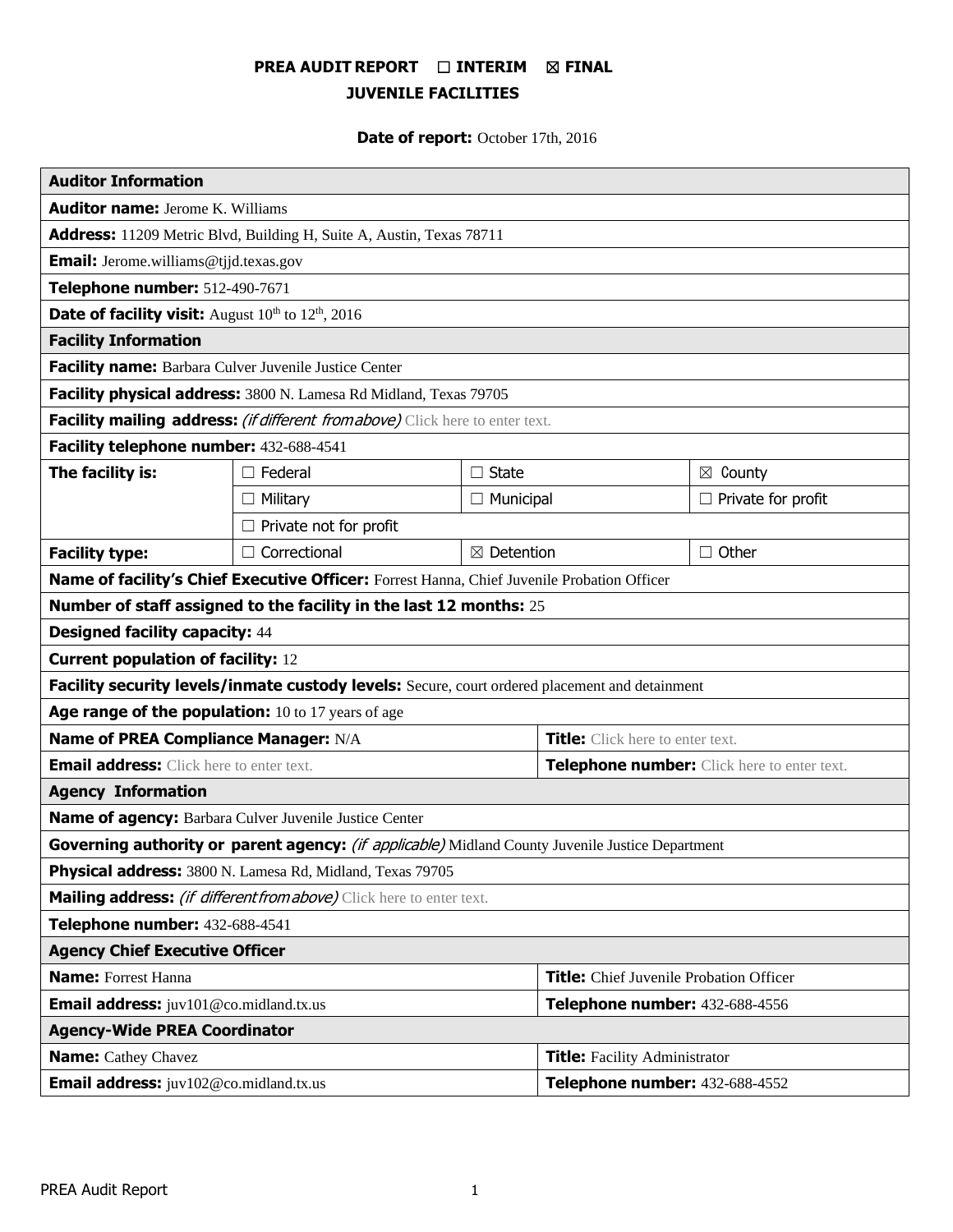#### **AUDITFINDINGS**

### **NARRATIVE**

The PREA Audit was conducted on August 10th to the 12th, 2016 at the Barbara Culver Juvenile Justice Center in Midland, Texas, a county-run facility. The audit was conducted by the certified PREA Auditor for Juvenile & Adult Facilities, Jerome K. Williams. Pictures of the Audit Notice posting were sent prior to this audit and were seen through the facility on colored paper.

Following the entrance meeting a thorough tour of the facility was provided by the PREA Coordinator. Continuing on this first day of the audit a comprehensive listing of the youth and staff was requested and provided for the interviews with the necessary adjustments being made to compensate for schedule changes, etc. During the tour random interviews were conducted of youth and staff to ascertain their knowledge of the PREA Standards, reporting procedures, services available and their reporting responsibilities. A total of 11 youths were interviewed during this on site visit and they all acknowledged receiving PREA training, written information (i.e. handbook, Hotline numbers, observing Break the Silence posters, etc.) and were informed of related policies that outlines the facility's zero tolerance towards sexual abuse, sexual harassment and their right to be free from retaliation for reporting sexual abuse and sexual harassment allegations.

A total of 8 specialized staff members were interviewed comprising of the agency Head, the Facility Director, the PREA Coordinator, first responder, medical and mental health staff, Intake staff, a volunteer, Contract Administrator, a member of the Sexual Abuse Incident Review Team was interviewed. A total of 11 random staff members were interviewed also. The staff interviewed was knowledgeable of their responsibilities in reporting sexual abuse and sexual harassment allegations, staff negligence and the steps required in monitoring for staff and or youth for retaliation. When questioned about evidence preservation, all the staff responses reflected their knowledge of the agency's policy and their first responder duties. There were no SAFE and or SANE personnel at this facility but they were available at the Midland Memorial Hospital. The personnel indicated that they are aware of the SANE protocol if the facility were bringing a youth there for a SANE examination.

The auditor reviewed blind spots, staff placement, and supervisory presence, toured the facility and reviewed documentation to assist in determining PREA standard compliance. Upon completion of the audit an exit meeting was held with the agency head, the Facility Director, the PREA Coordinator and other members of their administrative team. The facility was provided with a general overview of the audit process, audit highlights which included a synopsis of the files, documentation review, and staff and youth interviews and of the facility tour. During the debriefing the auditor informed them that in the event there were standards that were not met that he would work closely with the agency's PREA Coordinator to accomplish PREA compliance within the 180 day corrective action period, if applicable. All corrective action documentation to demonstrate compliance with a "did not meet" standard is to be uploaded on a USB Drive and sent to the auditor within the agreed upon timeframe during the corrective action period. Once compliance is achieved then the agency will be required to post the final report, once issued, on the agency's website.

This report is considered to be the Final PREA Audit Report.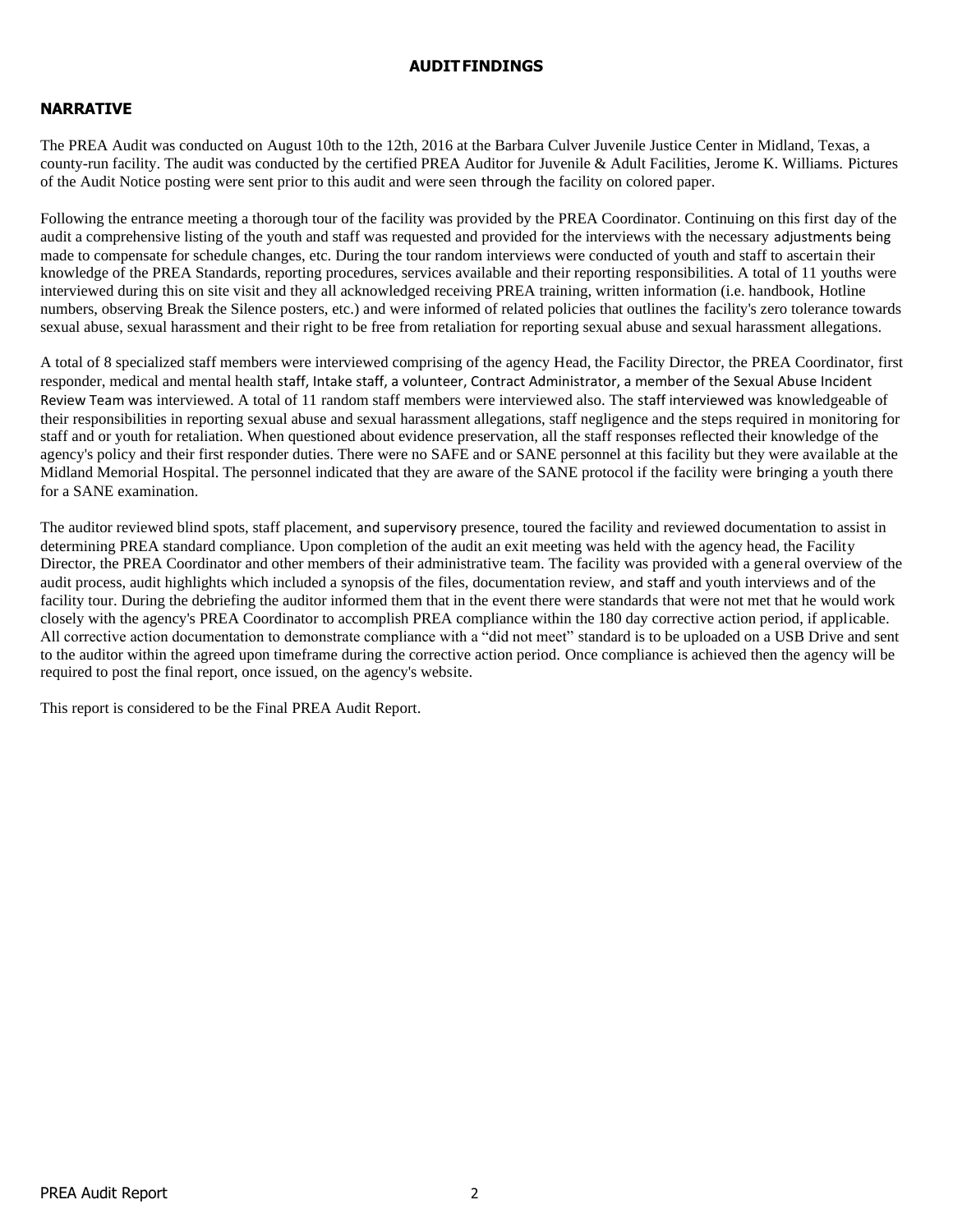## **DESCRIPTION OF FACILITY CHARACTERISTICS**

The Barbara Culver Juvenile Justice Center is a short term, secure facility, pre and post detention center with a design of 24 beds, post adjudication coed long-term secure facility located in Midland, Texas with the mission to protect the community, hold juveniles accountable, and help them achieve goals for good citizenship while providing detention and secure custody services for all youth committed to their care. Through the probation department their supervision takes into consideration the uniqueness of each child, their family and the developmental needs of children in general. Adherence to Texas law, the order of the court, and consideration given to the least restrictive avenues of intervention, as they guide, supervise and educate those youth whom they interact with. The facility is located in Midland, Texas and services youths from Midland County and some surrounding counties.

On the day of the audit there were11 youths assigned to the facilities in totality (there were no female youth in the facility during the audit). The facility provides professional custodial care, crisis intervention, counseling, education, and other services through counselors, clinical staff, and a licensed psychologist that provide a wide variety of treatment services grounded in evidence-based principles and cognitive behavioral interventions including relationship-based and strength based services. They also provide individual, family and group counseling, substance abuse treatment, psychological evaluations, aggressive management, case management, individualized education, community service, life skills, drug education, and social skills for daily living.

The facility has 3 classrooms, 3 pods (housing areas), an administrative area, a medical office, a large outside court for recreation, numerous offices, an intake areas and 2 control communication centers. The facility has three (3) dorms (a 12 bed for female youth and two 11 beds) and a 4 bed dorm which can be utilized for isolation and or seclusion. The showers were located in the corner of each housing unit where the cameras cannot view inside. Shower routines are conducted by male staff only for the male youth in each housing unit and conducted by female staff only for the female youth in each housing unit of this facility. Staff of the opposite gender do announce their presence when entering a male or female housing unit of the opposite gender. The facility was operating safely and observably clean throughout during the days of this on site audit visit.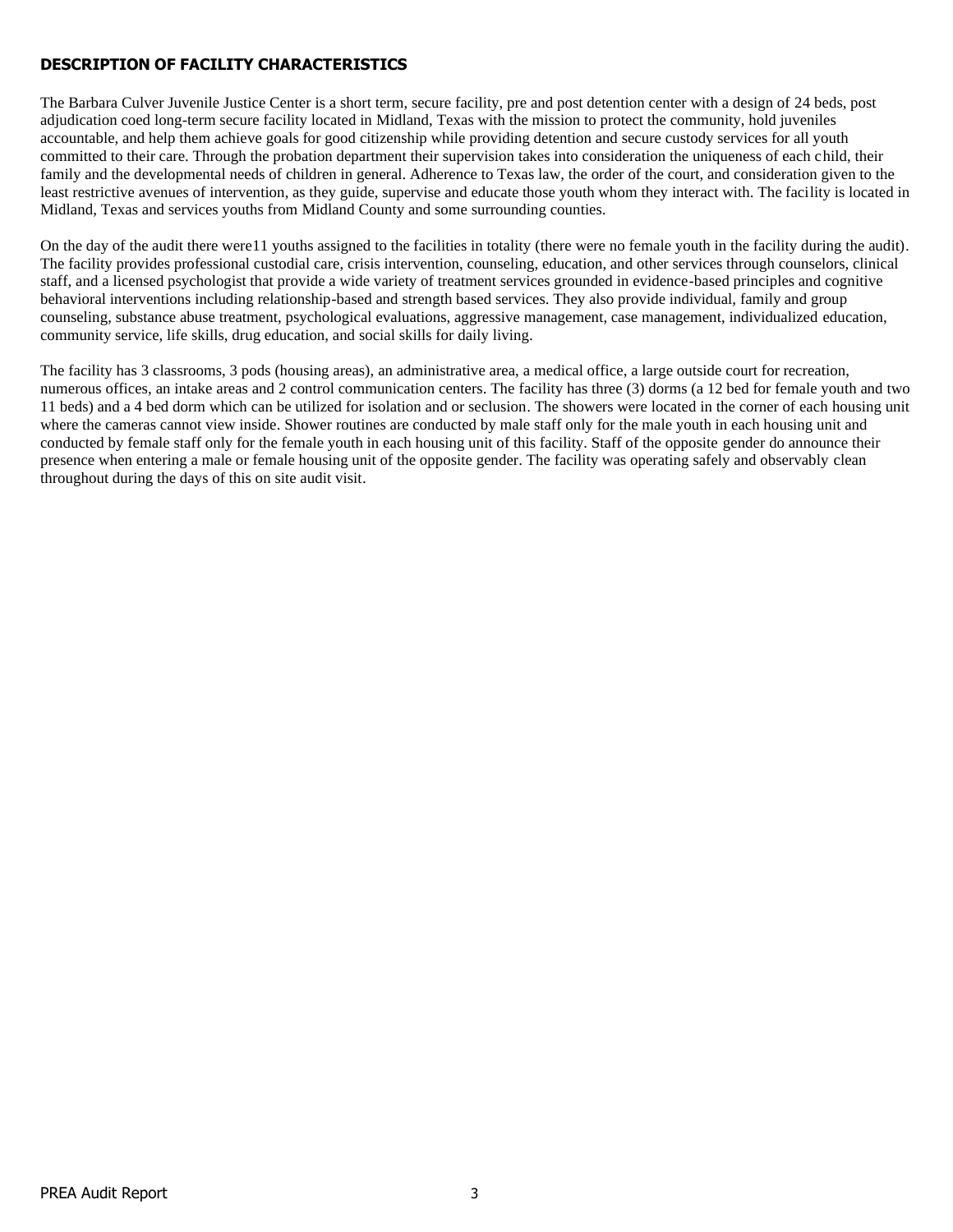#### **SUMMARY OF AUDIT FINDINGS**

The Barbara Culver Juvenile Justice Center is a secure, coed, post adjudication detention center with a design of 24 beds located in Midland, Texas which has an administrative building, 3 dorm housing areas, classrooms for educational services, an intake processing area, a nurse's office, a large outside recreation area for basketball, and numerous offices in the administrative area which were all clean, well maintained, staffed accordingly and operating orderly during the days of this onsite visit. The Zero Tolerance and End the Silence posters were displayed throughout the administrative building, having the hotline number on them along with the PREA Audit Notices (in English and Spanish) in the housing areas on colored paper making them easily distinguished. Observably, there was appropriate staff to youth ratios of 1:8 during waking hours and 1:16 during sleeping hours and the shift supervisors were visible in each housing area and throughout the facility. There are 66 cameras installed in this facility but it was recommended that the installation of cameras, if funding becomes available, be placed in areas to cover any blind spots i.e. utility closets, hallways, dining area, etc. in and throughout each housing and administrative area to further augment staff's supervision and monitoring. The 11 residents interviewed appeared to be well informed of their rights to be free from sexual abuse and sexual harassment, how to report such incidents and their rights to be free from retaliation if they report a sexual abuse and sexual harassment allegation. They were knowledgeable of the Midland County Rape Crisis Center and Child Advocacy Center, which is the outside advocate agency that would provide emotional support and crisis counseling services related to sexual abuse if needed. The Intake staff has provided the comprehensive education of PREA to the youth within 10 days by showing but not allow discussion about the Safeguarding Your Sexual Safety DVD during the orientation phase to enhance their knowledge; and did provide all the youths with a hard copy of the PREA-related brochures and Zero Tolerance information during this time. The 8 specialized staff members and the eleven (11) random staff members interviewed were knowledgeable regarding the facility's reporting procedures, the facility's Zero Tolerance (PREA) policy, they were able to articulate the facility's protocol for collecting evidence, knowledgeable of their first responder's duties and the procedures to be followed in a situation when they become knowledgeable of, suspect or are notified of a sexual abuse allegation. A review of the youth, staff training and personnel files did contain the required documentation in accordance to the standards to demonstrate their compliance in these areas which also provided more insight as to their preparation for this audit and their practice towards preventing, detecting and responding to sexual abuse, sexual harassment and staff neglect policy violation. During the past 12 months the facility reported that there were zero administrative and zero criminal investigative cases, including zero grievances alleging sexual abuse and sexual harassment in this facility. Of the 41 standards this facility was found to have "met" 39 of the standards, "2 of the "did not meet" standards and had zero "not applicable" standards at the conclusion of this onsite visit. A corrective action plan will be required to be developed in conjunction with the PREA Coordinator and this facility will have 180 days to provide documentation and to institutionalize any identified practices and protocols in order to become fully compliant and receive a Final report certifying the same.

Upon issuance of the Interim Report a corrective action post audit phase was entered into with the development of the corrective action plan of the two (2) did not meet standards with the PREA Coordinator. She did provide the required documentation from the Midland Independent School District, additional signed training rosters of the staff and the youth that were retrained on the reporting process and institutionalized the Sexual Abuse Review Team monthly memorandum practice required in order to demonstrate compliance with these identified standards. Now, of the 41 standards this facility was found to have "met" 41 of the standards, "0 of the "did not meet" standards and had zero of the "not applicable" standards at the conclusion of this corrective action period and is thereby found PREA complaint. This report is consider to be the Final PREA Audit Report.

Number of standards exceeded: 0

Number of standards met: 41

Number of standards not met: 0

Number of standards not applicable: 0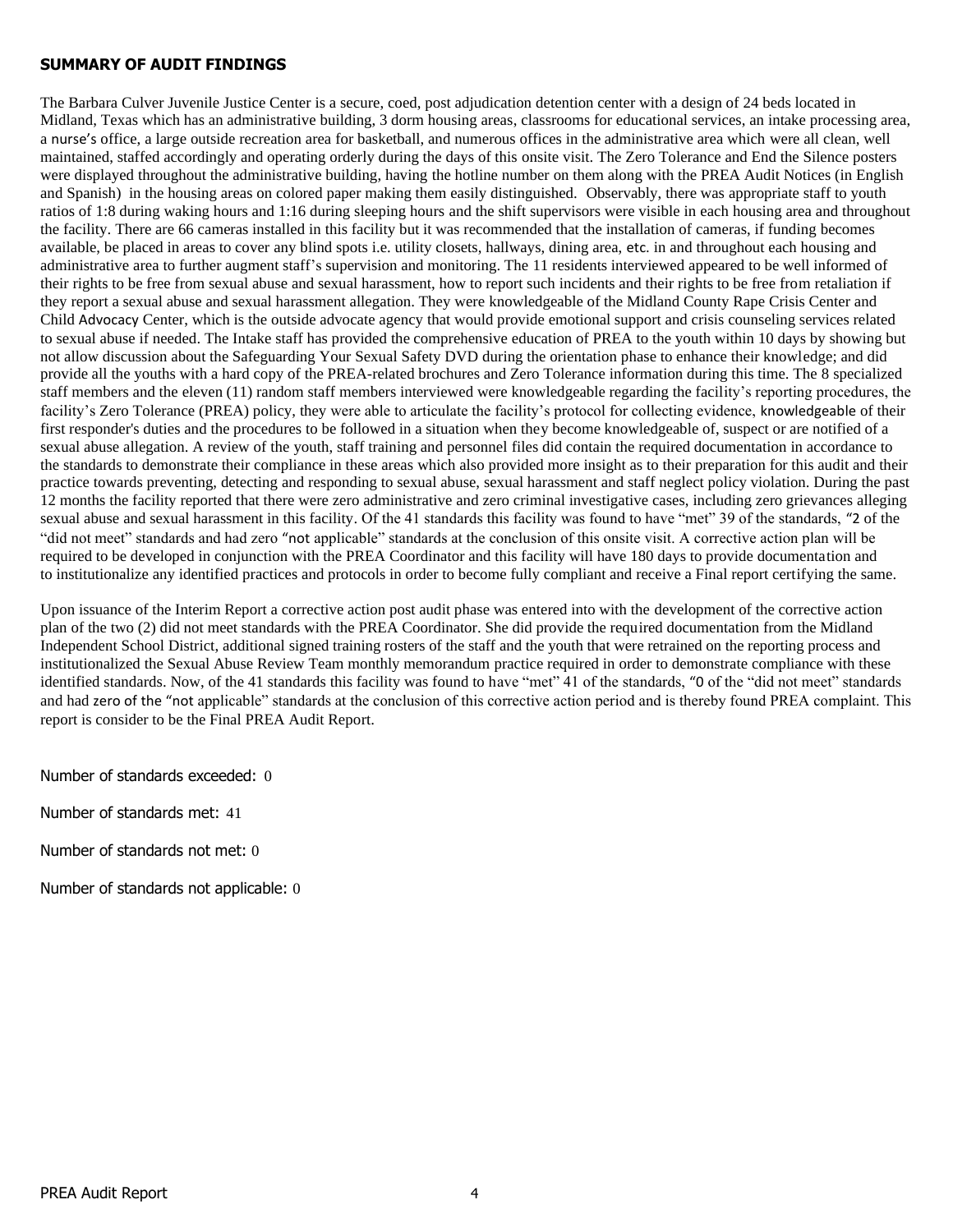### **Standard 115.311 Zero tolerance of sexual abuse and sexual harassment; PREA Coordinator**

- ☐ Exceeds Standard (substantially exceeds requirement of standard)
- $\boxtimes$  Meets Standard (substantial compliance; complies in all material ways with the standard for the relevant review period)
- ☐ Does Not Meet Standard (requires corrective action)

**Auditor discussion, including the evidence relied upon in making the compliance or non-compliance determination, the auditor's analysis and reasoning, and the auditor's conclusions. This discussion must also include corrective action recommendations where the facility does not meet standard. These recommendations must be included in the Final Report, accompanied by information on specific corrective actions taken by the facility.**

Policy and Evidence to be reviewed: Zero Tolerance Policy, Organizational Chart, Agency Website and Interview with the PREA Coordinator.

Findings: A. The Barbara Culver Juvenile Justice Center has a written Zero Tolerance policy towards preventing, detecting and responding to all forms of sexual abuse and sexual harassment. The Zero Tolerance policy includes a description of how the agency responds to allegations of sexual abuse and sexual harassment as well as how they will go about reducing and preventing these incidents. This policy also has definitions that pertained to PREA. Their Zero Tolerance policy does have sanctions for youth, staff, volunteers and contractors who participate in the listed prohibited behaviors of sexual abuse, sexual harassment and policy violation. The facility's Zero Tolerance policy is not posted on the agency's web site for review nor is there a link explaining what PREA and or is Zero Tolerance. B. The facility has one dedicated PREA Coordinator reports to the Facility Director as indicated by the organizational chart provided reflecting this position and the PREA Coordinator indicated that he has sufficient time to fulfill his PREA responsibilities during his interview, thus demonstrating compliance with this standard.

Corrective Action Findings: None Resolution: N/A

### **Standard 115.312 Contracting with other entities for the confinement of residents**

- ☐ Exceeds Standard (substantially exceeds requirement of standard)
- $\boxtimes$  Meets Standard (substantial compliance; complies in all material ways with the standard for the relevant review period)
- ☐ Does Not Meet Standard (requires corrective action)

**Auditor discussion, including the evidence relied upon in making the compliance or non-compliance determination, the auditor's analysis and reasoning, and the auditor's conclusions. This discussion must also include corrective action recommendations where the facility does not meet standard. These recommendations must be included in the Final Report, accompanied by information on specific corrective actions taken by the facility.**

Policy and Evidence to be reviewed: Zero Tolerance Policy, Sample Residential and Service Contracts and Interview with the Contract Specialist.

Findings: The Barbara Culver Juvenile Justice Center does include in all of their residential contracts to contracting facilities the PREA compliance language requirement which indicates that they will adopt and comply with the PREA standards. A. The facility provided contracts for 12 residential providers that were reviewed during the audit process for verification. The facility's Contract Administrator indicated during the interview that this language is included and is reviewed with each contractor prior to their annual contract renewal period. B. The monitoring for PREA compliance is conducted quarterly by that office and each agency contract program is working independently towards their PREA certification to be achieved by August 2016. A listing of residential providers was also given for the auditors review, thus demonstrating compliance with this standard.

Corrective Action Findings: None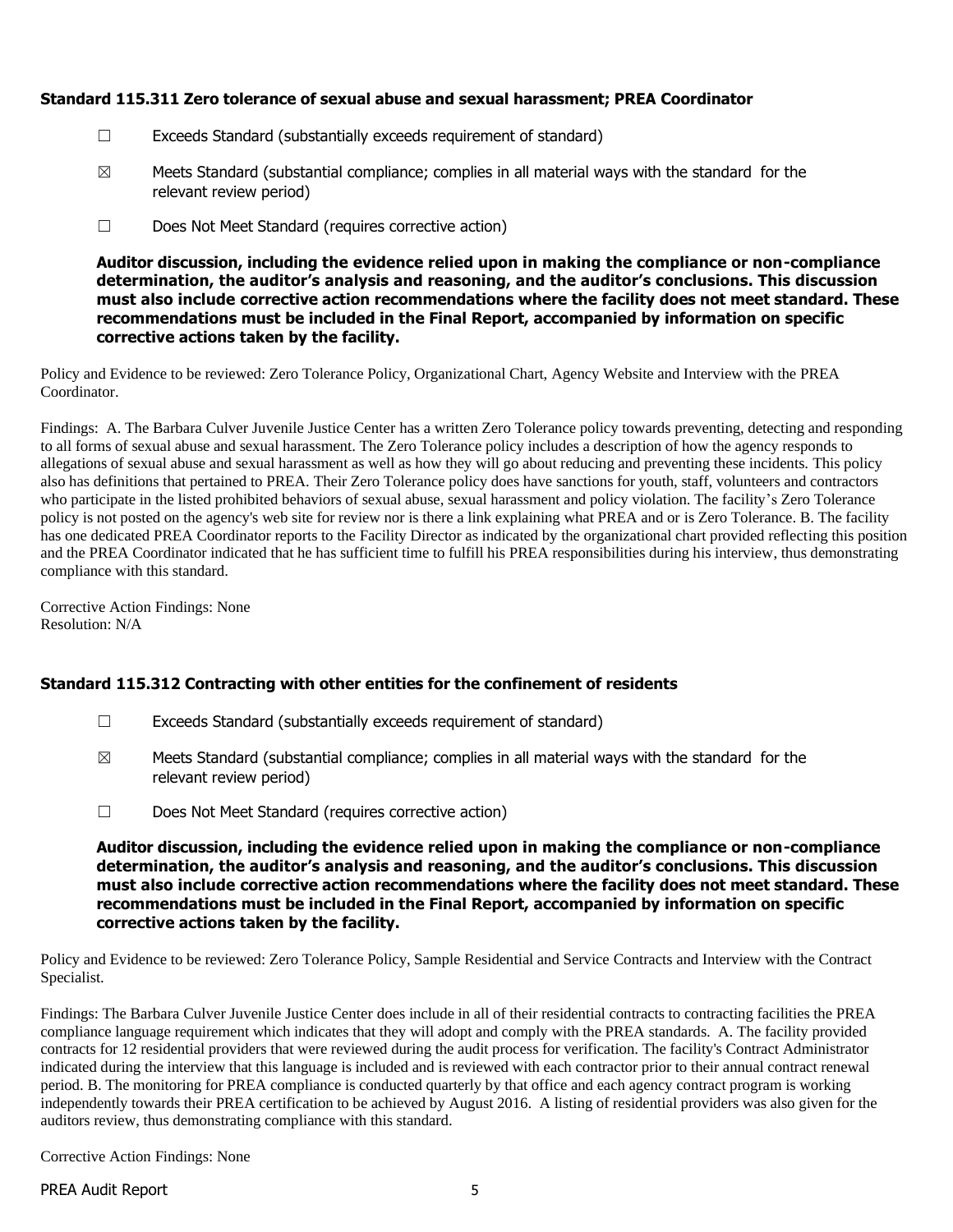#### Resolution: N/A

## **Standard 115.313 Supervision and monitoring**

- ☐ Exceeds Standard (substantially exceeds requirement of standard)
- $\boxtimes$  Meets Standard (substantial compliance; complies in all material ways with the standard for the relevant review period)
- ☐ Does Not Meet Standard (requires corrective action)

**Auditor discussion, including the evidence relied upon in making the compliance or non-compliance determination, the auditor's analysis and reasoning, and the auditor's conclusions. This discussion must also include corrective action recommendations where the facility does not meet standard. These recommendations must be included in the Final Report, accompanied by information on specific corrective actions taken by the facility.**

Policies and Evidence to be reviewed: Zero Tolerance Policy, Staffing Plan, Budget and Schedules, Memorandum, meeting minutes, Unannounced Rounds log/documentation, Staffing and Youth Roster, Video Monitoring documentation, Facility Administrator, PREA Coordinator and Intermediate and Higher Level Staff Interviews and Youth Interviews.

Findings: The Barbara Culver Juvenile Justice Center Zero Tolerance policy requires the supervision and monitoring of the youth in the facility. A. The daily average number of youth in this facility is 14 and the staffing plan is predicated on the average daily population total of 24 youths. B and C. The facility did provide documentation during the audit that demonstrated compliance with this standard and at no time has the facility deviated from their staff–to-youth ratio of 1:8 during waking hours and 1:16 during sleeping hours, which is inclusive of their staffing plan. D. The facility did provide written evidence indicating that the PREA Coordinator, the Facility Administrator and the Agency Head reviews the staffing plan annually which includes video monitoring and their commitment to adherence of this plan annually. For fiscal year 2015-16 this plan did not include the hiring of any full time equivalents (FTEs), since they are already meeting the required ratio, of 1:8 during waking hours and 1:16 during sleeping hours by October of 2017. A budgeted spreadsheet for the FTEs for staffing this facility on each shift was provided as a sample. E. The facility did provide written evidence of higher level supervisors conducting unannounced rounds on all shifts reflecting such practices. The facility's Zero Tolerance policy does indicate that disciplinary action does occurs if staff alert other staff of these unannounced rounds and during the random interviews of staff, especially those working the control centers, indicated that they are aware of this policy. During the visits to the housing units I observed the opposite gender staff utilized the knock and announce method to announce their presence before entering that pod and both staff and youth indicated during their interviews that this practice is occurring, thus demonstrating compliance with this standard.

Corrective Action Findings: None Resolution: N/A

# **Standard 115.315 Limits to cross-gender viewing and searches**

- ☐ Exceeds Standard (substantially exceeds requirement of standard)
- $\boxtimes$  Meets Standard (substantial compliance; complies in all material ways with the standard for the relevant review period)
- ☐ Does Not Meet Standard (requires corrective action)

**Auditor discussion, including the evidence relied upon in making the compliance or non-compliance determination, the auditor's analysis and reasoning, and the auditor's conclusions. This discussion must also include corrective action recommendations where the facility does not meet standard. These recommendations must be included in the Final Report, accompanied by information on specific corrective actions taken by the facility.**

Policy and Evidence to be reviewed: Zero Tolerance Policy, Search Logs, Cross Gender Pat Search Training Curriculum, Staff and Youth Interviews.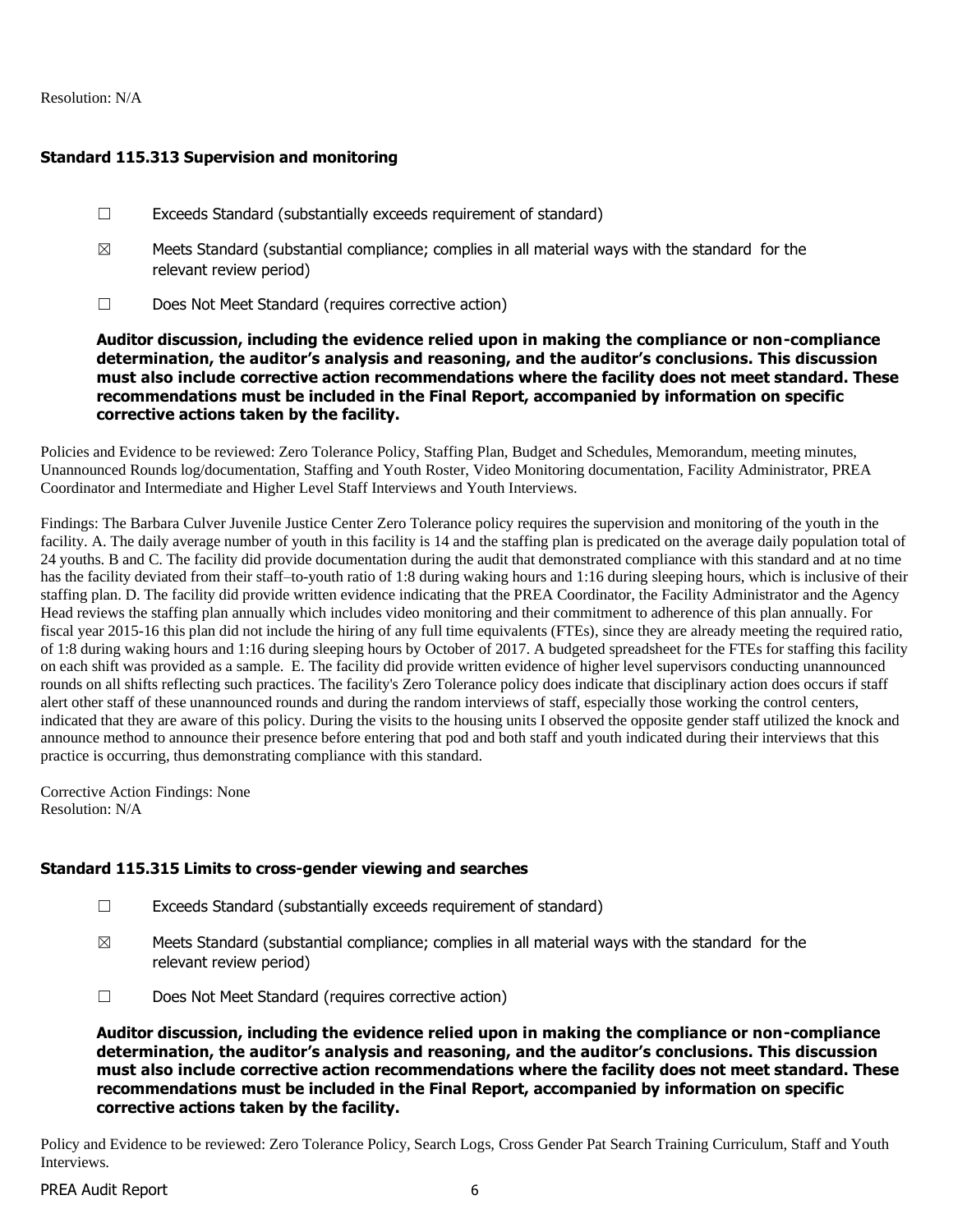Findings: A and B. The Barbara Culver Juvenile Justice Center Zero Tolerance policy does prohibit cross gender viewing during rest room, changing clothes and shower routine and prohibits cross gender pat, visual body and strip searches absence exigent circumstances. A review of the records and staff interviews revealed that there were no cross gender pat, visual or strip searches conducted by medical personnel or for an exigent circumstance during the last 12 months. C and E. A review of the search logs as well as the staff and youth interviews verified that this prohibited practice do not exist including searching or physically examining a Transgender or Intersex youth to determine their genitalia. The facility did provide written evidence in the form of a memorandum attesting the prohibition of this practice. D. During the youth interviews they were able to definitively articulate that either the female and or male staff do knock and announce their presence when entering the opposite gender's pod (housing unit), that they are able to shower, dress and change clothing without being observed by the opposite gender and that at no time had a staff of the opposite gender pat searched their person. A copy of the training curriculum on searches was provided and reviewed which also emphasized that all searches would be conducted professionally and in a respectful manner consistent with the security needs of the facility. The staff definitively articulated this practice during their interviews though it was not observed during the facility tour. F. The facility's PREA Coordinator did provide written evidence demonstrating that the staff was trained in cross gender pat searches and searching of a Transgender and Intersex youth, thus demonstrating compliance with this standard.

Corrective Action Findings: None Resolution: N/A

# **Standard 115.316 Residents with disabilities and residents who are limited English proficient**

- ☐ Exceeds Standard (substantially exceeds requirement of standard)
- $\boxtimes$  Meets Standard (substantial compliance; complies in all material ways with the standard for the relevant review period)
- ☐ Does Not Meet Standard (requires corrective action)

#### **Auditor discussion, including the evidence relied upon in making the compliance or non-compliance determination, the auditor's analysis and reasoning, and the auditor's conclusions. This discussion must also include corrective action recommendations where the facility does not meet standard. These recommendations must be included in the Final Report, accompanied by information on specific corrective actions taken by the facility.**

Policy and Evidence to be reviewed: Zero Tolerance Policy, Intake and Orientation Documentation, Youth Handbook, PREA Posters, local agency Interpreting Contract, Midland Independent School District Memorandum of Agreement, Random Staff and Youth Interviews.

Findings: A. The Barbara Culver Juvenile Justice Center provided to the auditor the Zero Tolerance policy as well as written PREA material in English i.e. handbook, brochures, etc. which the Intake staff provides to the youth during intake and orientation. B. The facility did provide the auditor a copy of the memorandum establishing services with the Language Line for Interpreting and Translation, a memorandum indicating that the Midland Independent School District will provide interpreting services for youth who may be deaf, speech impaired, limited in English proficiency, blind and or low vision, or who are psychiatric or intellectually disabled. The facility did provide a listing of the staff utilized as interpreters for Spanish speaking youth, as applicable. The facility did not identified any youth in their care and custody, during this audit to be interviewed as being limited in English Proficiency or needing other interpreting services in the last 12 months. C. The facility's PREA Coordinator did indicate that they do not utilize youth interpreters, youth assistants or youth readers and that this practice is prohibited by policy. The facility's Intake area did have written PREA-related information available to provide to the youth during Intake in Spanish during the onsite visit, thus demonstrating compliance with this standard.

Corrective Action Findings: None Resolution: N/A

## **Standard 115.317 Hiring and promotion decisions**

- ☐ Exceeds Standard (substantially exceeds requirement of standard)
- $\boxtimes$  Meets Standard (substantial compliance; complies in all material ways with the standard for the relevant review period)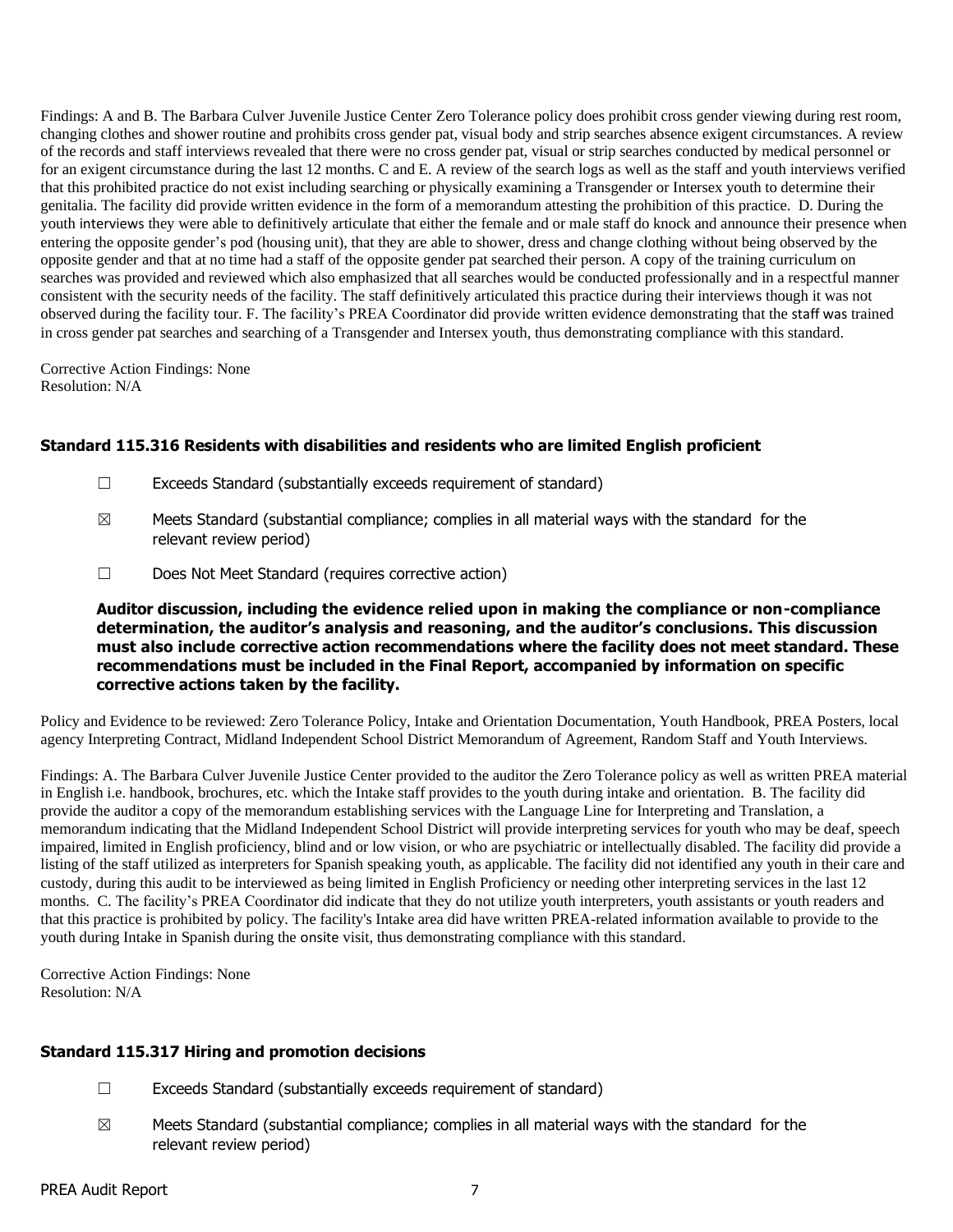☐ Does Not Meet Standard (requires corrective action)

#### **Auditor discussion, including the evidence relied upon in making the compliance or non-compliance determination, the auditor's analysis and reasoning, and the auditor's conclusions. This discussion must also include corrective action recommendations where the facility does not meet standard. These recommendations must be included in the Final Report, accompanied by information on specific corrective actions taken by the facility.**

Policy and Evidence to be reviewed: Zero Tolerance Policy, Volunteer and Contractor Policy and Agreements, Criminal Records and Child Abuse Registry Check Documentation, Training Records and Interview with the Human Resource Specialist.

Findings: A. The Barbara Culver Juvenile Justice Center Zero Tolerance policy does consider any incident of sexual abuse and sexual harassment in determining whether to hire, promote or enlist the services of contractors who have contact with the youth. The Zero Tolerance policy does state that providing false information will be grounds for termination for omitting information of misconduct. It also provides that a former employee's misconduct will be provided to another agency for substantiated findings of sexual abuse and sexual harassment. B. The Zero Tolerance policy does state that for volunteers, their services will be terminated and for contractors, the finding will be reported to their licensing authority. An interview with the PREA Coordinator revealed that the agency does conduct criminal background checks and child abuse registry checks prior to hiring and promotions. C, D and E. The facility's PREA Coordinator did provide written evidence showing that they do conduct background checks and child abuse registry checks on all current employees, which is also performed every two years exceeding five years requirement of the standard. F. The facility did provide written evidence on self reporting requirements of their employees, that the Zero Tolerance policy reference omissions regarding misconduct shall be grounds for termination and they did provide a sample reference check forms that staff, volunteers and contractors complete for the background checks. The facility PREA Coordinator did provide documentation supporting that 100% of their staff; volunteers and contractors have had background and child abuse registry checks performed during the last 12 months. There were 5 new hires during this reporting period and 30 service contractors and volunteers whereas background and child abuse registry checks were conducted, thus demonstrating compliance with this standard.

Corrective Action Findings: None Resolution: N/A

### **Standard 115.318 Upgrades to facilities and technologies**

- $\Box$  Exceeds Standard (substantially exceeds requirement of standard)
- $\boxtimes$  Meets Standard (substantial compliance; complies in all material ways with the standard for the relevant review period)
- ☐ Does Not Meet Standard (requires corrective action)

**Auditor discussion, including the evidence relied upon in making the compliance or non-compliance determination, the auditor's analysis and reasoning, and the auditor's conclusions. This discussion must also include corrective action recommendations where the facility does not meet standard. These recommendations must be included in the Final Report, accompanied by information on specific corrective actions taken by the facility.**

Policy and Evidence to be reviewed: Zero Tolerance Policy, Facility Onsite Visit, Facility Schematics reflecting the camera locations and viewing Control Room cameras.

Findings: A. The Barbara Culver Juvenile Justice Center has not made any modifications to or any renovations in this facility as of August 20, of 2012 and they currently have 66 cameras throughout the facility to augment the staff's supervision and monitoring of the youth. B. It was recommended by the auditor if funding becomes available that some additional cameras be purchased for placement in other identified blind spot i.e. hallways, dining, classrooms, etc. areas throughout the facility to augment staff supervision, monitoring and in the prevention, detection and response to sexual abuse and sexual harassment allegations, thus demonstrating compliance with this standard.

Corrective Action Findings: None Resolution: N/A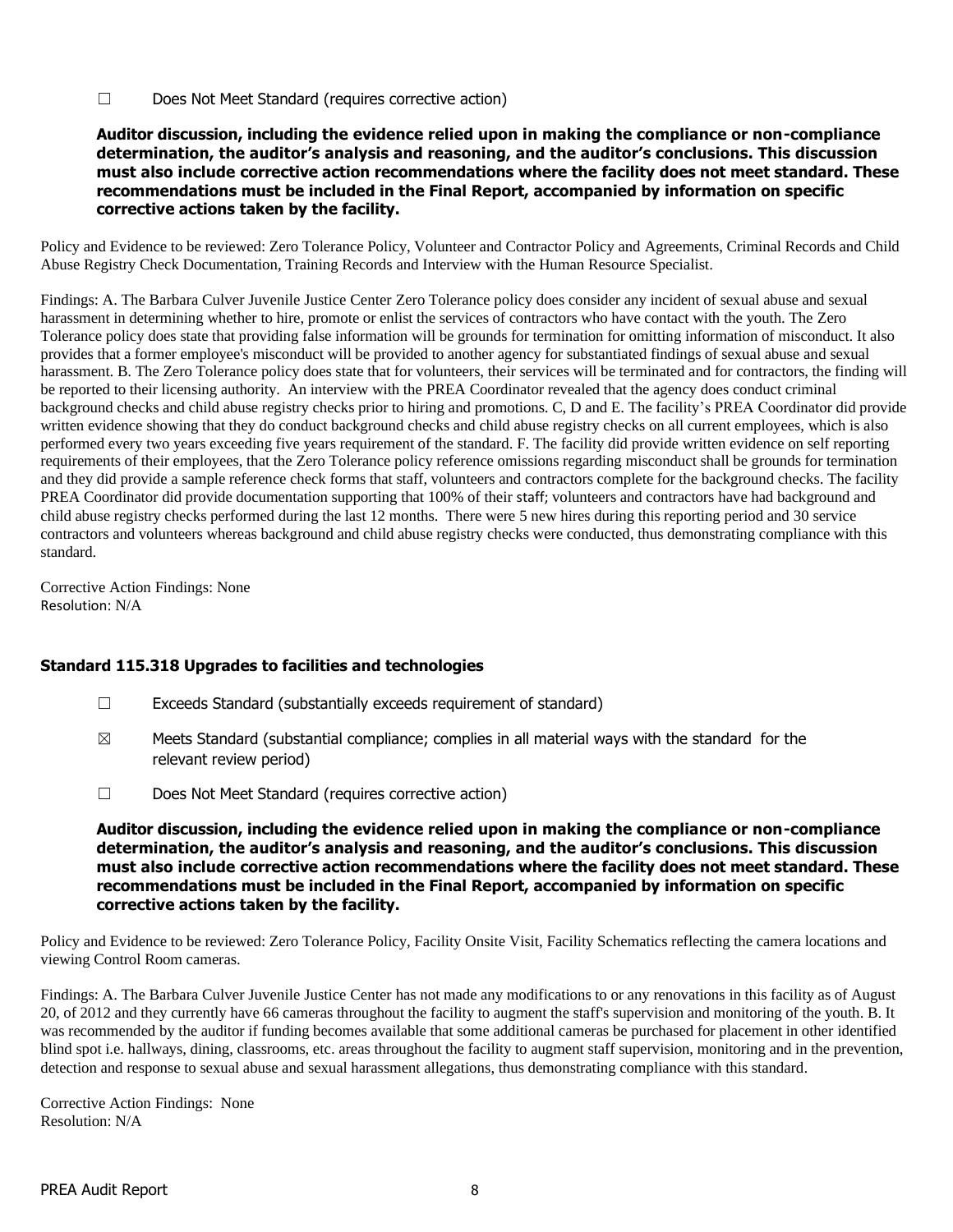## **Standard 115.321 Evidence protocol and forensic medical examinations**

- ☐ Exceeds Standard (substantially exceeds requirement of standard)
- $\boxtimes$  Meets Standard (substantial compliance; complies in all material ways with the standard for the relevant review period)
- ☐ Does Not Meet Standard (requires corrective action)

**Auditor discussion, including the evidence relied upon in making the compliance or non-compliance determination, the auditor's analysis and reasoning, and the auditor's conclusions. This discussion must also include corrective action recommendations where the facility does not meet standard. These recommendations must be included in the Final Report, accompanied by information on specific corrective actions taken by the facility.**

Policy and Evidence to be reviewed: Zero Tolerance Policy, Memorandum from Midland County Sheriff Department, Midland Memorial Hospital Contract, Memorandum of Understanding with the Midland Rape Crisis and Advocacy Center, Medical and Mental Health staff and PREA Coordinator's Interviews.

Findings: A. The Barbara Culver Juvenile Justice Center Zero Tolerance policy does outline the protocol for conducting investigations of sexual abuse and sexual harassment as well as requesting information from the respective investigative entities on the progress of each investigation. B. The facility states that they follow the National Protocol for Sexual Assault Medical Forensic Examinations, Adult/Adolescents 2013 for obtaining usable evidence for administrative and criminal investigations. The Barbara Culver Juvenile Justice Center is responsible for conducting administrative investigations for the agency and the Midland County Sheriff is responsible for conducting criminal investigations of sexual abuse. C. The Midland Memorial Hospital is the hospital where a youth receives emergency medical care including where they would be taken by local law enforcement in the event a forensic examination (SANE) for sexual abuse incident is required. D. The facility did provide written evidence verifying that they have obtained emotional support and crisis counseling services from the Midland Rape Crisis and Advocacy Center, if and when needed. In the last 12 months the facility indicated that there have been no SANE examinations required which was also confirmed by the medical personnel during a file review and during the interview. E. The facility did indicate that they do have a qualified staff member to serve as an advocate if needed, for a victim of sexual abuse. F. The facility provided written evidence requesting the Midland County Sheriff Department to follow the requirements of the National Protocol for Sexual Assault Medical Forensic Examinations, Adult/Adolescents 2013 for obtaining usable evidence for administrative and or criminal investigations, thus demonstrating compliance with this standard.

Corrective Action Findings: None Resolution: N/A

# **Standard 115.322 Policies to ensure referrals of allegations for investigations**

- ☐ Exceeds Standard (substantially exceeds requirement of standard)
- $\boxtimes$  Meets Standard (substantial compliance; complies in all material ways with the standard for the relevant review period)
- ☐ Does Not Meet Standard (requires corrective action)

**Auditor discussion, including the evidence relied upon in making the compliance or non-compliance determination, the auditor's analysis and reasoning, and the auditor's conclusions. This discussion must also include corrective action recommendations where the facility does not meet standard. These recommendations must be included in the Final Report, accompanied by information on specific corrective actions taken by the facility.**

Policy and Evidence to be reviewed: Zero Tolerance Policy, Incident Reports, Copies of Investigative Cases if applicable, Agency Website, and the Investigator's Interviews.

Findings: A and B. The Barbara Culver Juvenile Justice Center Zero Tolerance policy does require that all allegations of sexual abuse and sexual harassment are to be reported to the Facility Administrator. It further describes that the Internal Investigators are charged with conducting the administrative investigations and the Midland County Sheriff will conduct all criminal investigations. The facility did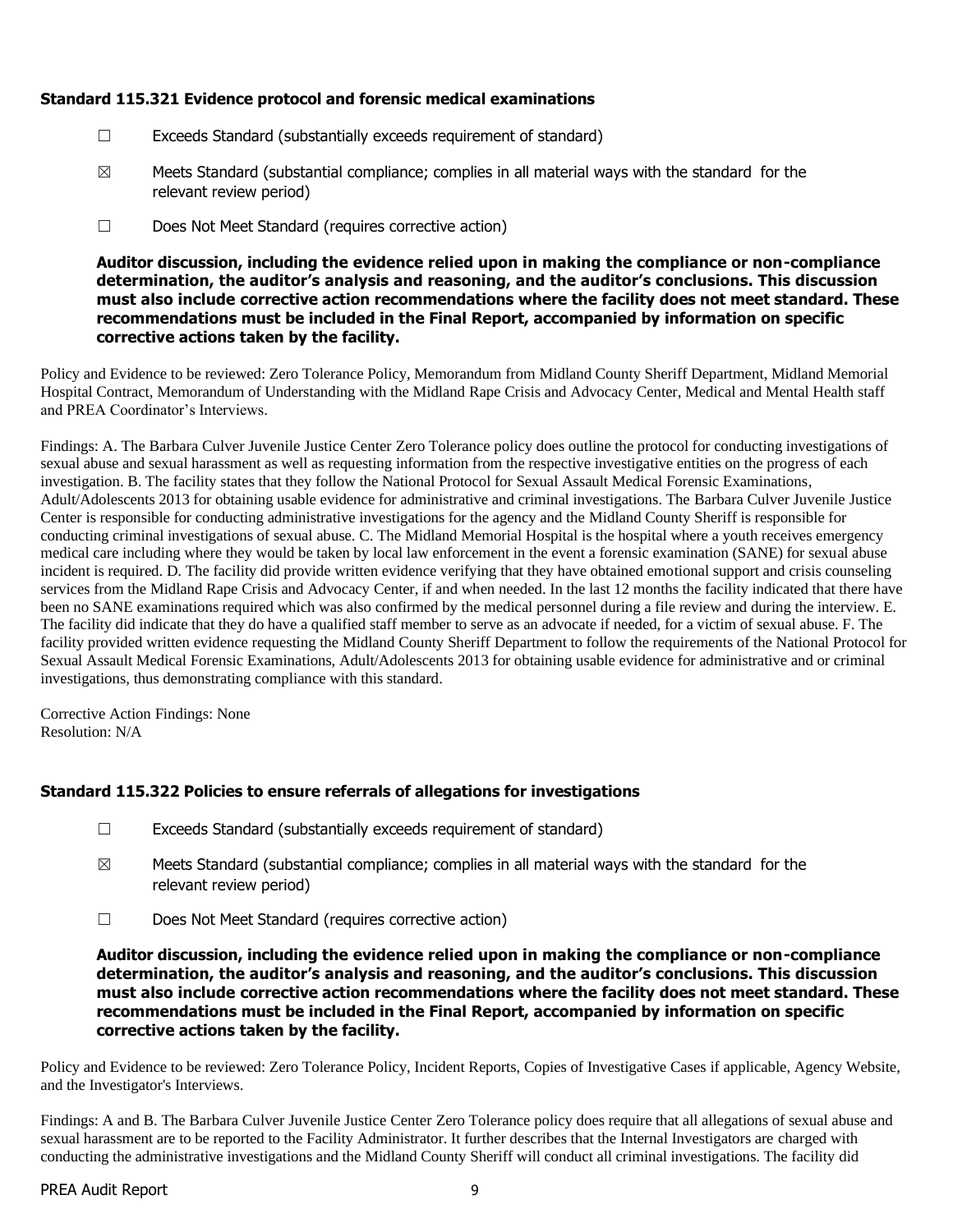provide the auditor with a copy of their Incident Report that is shared with the Midland County Sheriff in the event of a criminal investigation as applicable. The Barbara Culver Juvenile Justice Center reported zero allegations during the last 12 months for sexual abuse with zero resulting in a criminal investigation, and zero in an administrative investigation, which were all closed as Unfounded. The facility does have their internal administrative investigation policy on their website for review as required by this standard, thus demonstrating compliance with this standard.

Corrective Action Findings: None Resolution: N/A

## **Standard 115.331 Employee training**

- ☐ Exceeds Standard (substantially exceeds requirement of standard)
- $\boxtimes$  Meets Standard (substantial compliance; complies in all material ways with the standard for the relevant review period)
- ☐ Does Not Meet Standard (requires corrective action)

**Auditor discussion, including the evidence relied upon in making the compliance or non-compliance determination, the auditor's analysis and reasoning, and the auditor's conclusions. This discussion must also include corrective action recommendations where the facility does not meet standard. These recommendations must be included in the Final Report, accompanied by information on specific corrective actions taken by the facility.**

Policy and Evidence to be reviewed: Zero Tolerance Policy, PREA-related Training Curriculums, Staff Training Rosters, Training Certificates, Random Staff and PREA Coordinator Interviews and a review of Search Logs.

Findings: A. The Barbara Culver Juvenile Justice Center Zero Tolerance policy does require that the facility provide PREA related training to all its employees who may have contact with youth. The agency did provide written evidence of the various PREA training curriculums i.e. LGBTI, communication boundaries, wherein staff are trained. The facility has provided cross gender pat down search training to all of their security staff. B. The PREA Coordinator indicated that their PREA Refresher training occurs annually and certification training, which includes PREA, occurs every two years. C. The number of facility staff trained during the last 12 months was 24 with 100% of them being trained. The staff interviewed articulated that the required elements of 115.331a (1-11), (b) were being met through the new hire orientation/training and through on the job training sessions (refresher). The staff seemed well versed and trained in the areas of PREA, their reporting duties, were knowledgeable of their first responder responsibilities and what individuals and or entity conducts the administrative and criminal investigations based on the interviews. D. The facility's PREA Coordinator did provide written evidence of the trainee sign in sheets with the course title, descriptions for each training class and acknowledgement statement for the auditor's review. The facility's PREA Coordinator/Facility Administrator did indicate during her interview that they would provide Gender Responsiveness training to the staff as applicable since this is a coed facility, thus demonstrating compliance with this standard.

Corrective Action Findings: None Resolution: N/A

### **Standard 115.332 Volunteer and contractor training**

- ☐ Exceeds Standard (substantially exceeds requirement of standard)
- $\boxtimes$  Meets Standard (substantial compliance; complies in all material ways with the standard for the relevant review period)
- ☐ Does Not Meet Standard (requires corrective action)

**Auditor discussion, including the evidence relied upon in making the compliance or non-compliance determination, the auditor's analysis and reasoning, and the auditor's conclusions. This discussion must also include corrective action recommendations where the facility does not meet standard. These recommendations must be included in the Final Report, accompanied by information on specific corrective actions taken by the facility.**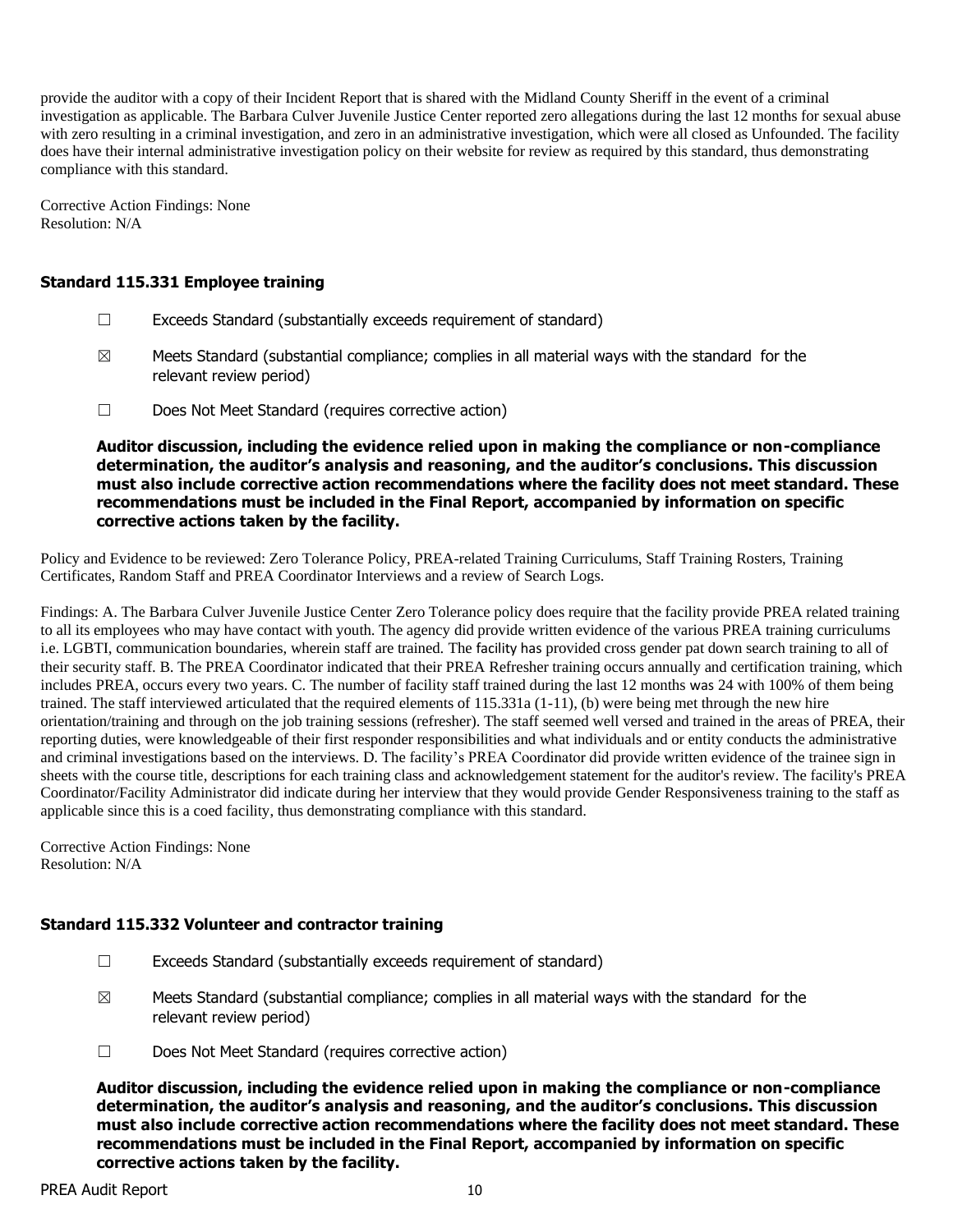Policy and Evidence to be reviewed: Zero Tolerance Policy, PREA Questionnaire, Volunteer and Contractor's PREA-related Training Curriculum, Training Roster and or Certificates, Volunteer and Contractor Interviews.

Findings: A. The Barbara Culver Juvenile Justice Center Zero Tolerance policy does require that all volunteers and contractors who have direct access to youth are notified and trained on understanding their reporting responsibilities regarding PREA. B. The facility's PREA Coordinator did provide written evidence of the PREA curriculum for volunteers and contractors and did provide signed training rosters with an acknowledgment statement to demonstrate their compliance with this standard. C. The facility's PREA Coordinator did provide written evidence indicating that the number of volunteers and contractors trained in PREA during the last 12 months were 30 and 100% of them were trained, thus demonstrating compliance with this standard.

Corrective Action Findings: None Resolution: N/A

#### **Standard 115.333 Resident education**

- ☐ Exceeds Standard (substantially exceeds requirement of standard)
- $\boxtimes$  Meets Standard (substantial compliance; complies in all material ways with the standard for the relevant review period)
- ☐ Does Not Meet Standard (requires corrective action)

#### **Auditor discussion, including the evidence relied upon in making the compliance or non-compliance determination, the auditor's analysis and reasoning, and the auditor's conclusions. This discussion must also include corrective action recommendations where the facility does not meet standard. These recommendations must be included in the Final Report, accompanied by information on specific corrective actions taken by the facility.**

Policy and Evidence to be reviewed: Zero Tolerance Policy, Youth Resident Handbook, PREA Video, Brochures, etc. , Juvenile Case Management System Database, Admitted and Educated Youth Documentation, Language Line Solutions Interpreting Agency Provider and the Midland Independent School District Agreement if applicable, Retaliation Log, Random Staff and Youth Interviews.

Findings: A. The Barbara Culver Juvenile Justice Center Zero Tolerance do provide the youths with an orientation packet of information in English and in Spanish upon Intake, they watch the Safeguarding Your Sexual Safety PREA video during orientation and are given additional PREA brochures and other information i.e. hotline number, phone location, etc. during this time. The Zero Tolerance policy does indicate that this information be provided to the youth in an age appropriate manner as demonstrated in the Youth Resident Handbook. A review of this material verified that this standard is being met. The date and time of the resident's intake, orientation and when this information is provided is documented in the youth's file in JCMS, which is their client management database, as reviewed by the auditor. B. The comprehensive education does occur within 10 days of Intake. C. The facility admitted and educated 151 youth from the 367 youth who came into Intake during the last 12 months. D and E. The facility did provide a written evidence demonstrating that the Language Line Solutions an interpreting service agency would provide services to those youth who are limited in English proficiency, hearing and visionally impaired but did not provide written evidence that the Midland Independent School District would provide assistance for those youth who are intellectually, psychiatric disabled and also limited in English proficiency; they did provide a listing of staff that would be utilized as interpreters on each shift if needed. F. During the facility tour and interviews of the youths they acknowledged receiving the PREA information during the Intake and Orientation process, acknowledged that they watched the Safeguarding Your Sexual Safety PREA video, which the facility shows to every youth during the Orientation process and they were not able to fully articulate their knowledge regarding PREA, the reporting process and their freedom from retaliation. The Zero Tolerance and other PREA related posters, brochures with the hot line numbers for reporting incidents of sexual abuse and sexual harassment were prominently displayed throughout the facility and on the pods.

Corrective Action Findings: The facility must provide written evidence of a memorandum of understanding with the Midland Independent School District that they will provide assistance for those youth who are intellectually, psychiatric disabled, hearing and visually impaired, and also limited in English proficiency in order to demonstrate compliance with this standard. The facility must also retrain the youth in their custody on the reporting process and obtain a signed acknowledgement statement from each youth that they understood and had the opportunity to ask questions after viewing the Safeguarding Your Sexual Safety video in order to demonstrate compliance with this standard.

PREA Audit Report 11 Resolution: The facility's PREA Coordinator did provide written evidence in the form of a Memorandum of Understanding from the Midland Independent School District that they will provide assistance for those youth who are intellectually, psychiatric disabled, hearing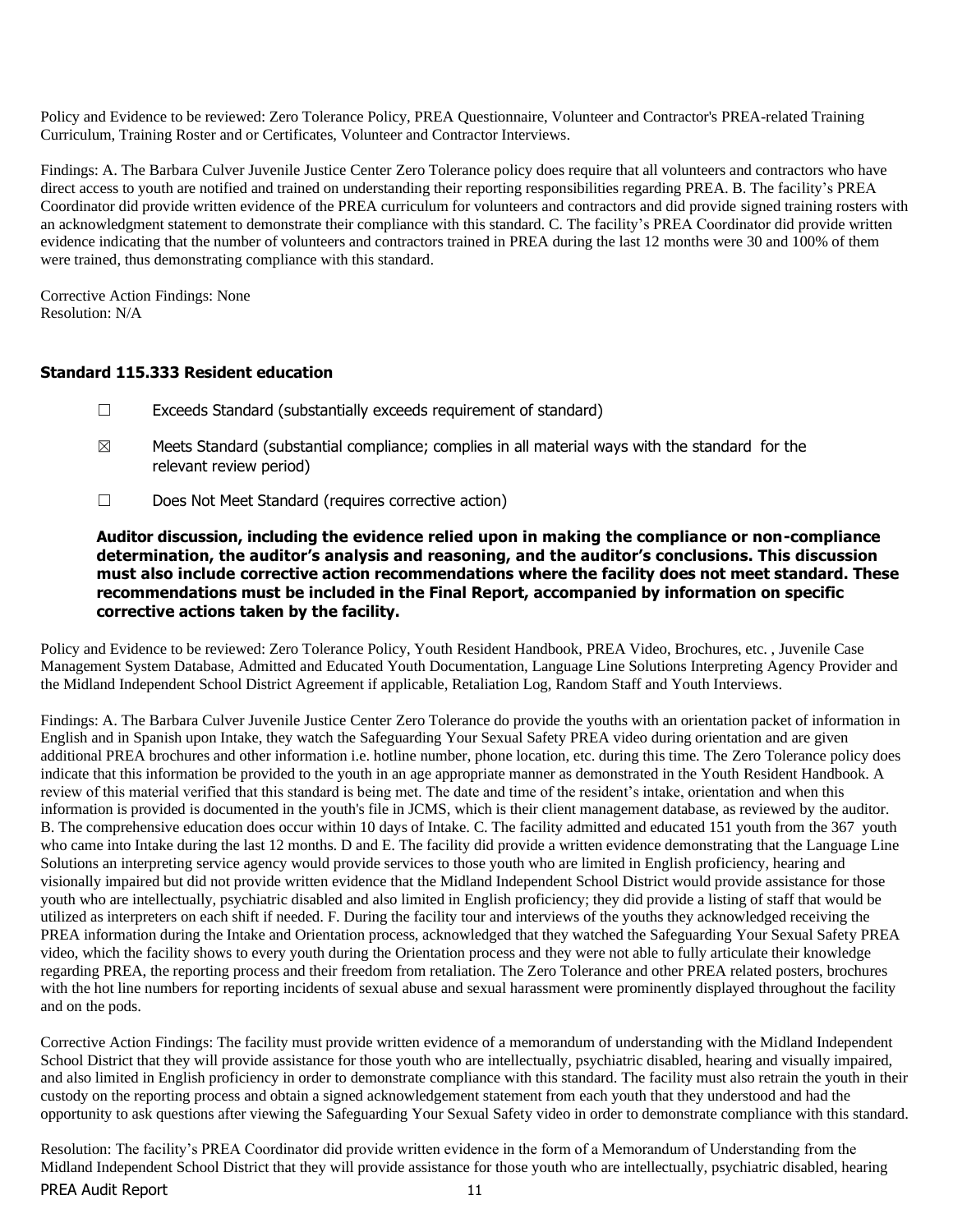and visually impaired, and also limited in English proficiency in order to demonstrate compliance with this standard. She also provided and obtain signed acknowledgement statements from each youth that they understood and had the opportunity to ask questions after viewing the Safeguarding Your Sexual Safety video, thus demonstrating compliance with this standard

## **Standard 115.334 Specialized training: Investigations**

- ☐ Exceeds Standard (substantially exceeds requirement of standard)
- $\boxtimes$  Meets Standard (substantial compliance; complies in all material ways with the standard for the relevant review period)
- ☐ Does Not Meet Standard (requires corrective action)

**Auditor discussion, including the evidence relied upon in making the compliance or non-compliance determination, the auditor's analysis and reasoning, and the auditor's conclusions. This discussion must also include corrective action recommendations where the facility does not meet standard. These recommendations must be included in the Final Report, accompanied by information on specific corrective actions taken by the facility.**

Policy and Evidence to be reviewed: Zero Tolerance Policy, Memorandum, Investigator's Training Curriculum, Investigator's Specialized Training Roster, Certificates if applicable, and the Investigator's Interview if applicable.

Findings: A. The Barbara Culver Juvenile Justice Center Zero Tolerance policy does indicate that the entity who would conduct their administrative investigations is the Texas Juvenile Justice Department and that the Midland County Sheriff Department is the outside law enforcement entity who will conduct the criminal investigations for sexual abuse and sexual harassment allegations. The facility's PREA Coordinator did provide written evidence in the form of a memorandum indicating that the Midland County Sheriff Department agrees to follow the National Protocol for Sexual Assault Medical Forensic Examination when conducting a sexual abuse investigation if applicable. B. The Barbara Culver Juvenile Justice Center's PREA Coordinator did indicate during her interview that the TJJD internal investigators have received specialized interview training including Miranda and Garrity warning, evidence collection, etc. to assist him in conducting sexual abuse and sexual harassment investigations even though criminal investigations will be referred to outside law enforcement, which was confirmed by this auditor. C. The PREA Coordinator did not have to provide a copy of the external investigator's training record reflecting receipt of their specialized interviewing training when conducting sexual abuse investigations, thus demonstrating compliance with this standard.

Corrective Action Findings: None Resolution: N/A

# **Standard 115.335 Specialized training: Medical and mental health care**

- ☐ Exceeds Standard (substantially exceeds requirement of standard)
- $\boxtimes$  Meets Standard (substantial compliance; complies in all material ways with the standard for the relevant review period)
- ☐ Does Not Meet Standard (requires corrective action)

**Auditor discussion, including the evidence relied upon in making the compliance or non-compliance determination, the auditor's analysis and reasoning, and the auditor's conclusions. This discussion must also include corrective action recommendations where the facility does not meet standard. These recommendations must be included in the Final Report, accompanied by information on specific corrective actions taken by the facility.**

Policy and Evidence to be reviewed: Zero Tolerance Policy, Midland Memorial Hospital Contract/Agreement, PREA Training Roster, Specialized PREA Training Certificates for Medical and Mental Practitioners, Medical and Mental Health Staff Interviews.

Findings: A. The Barbara Culver Juvenile Justice Center does not conduct forensic medical exams on a youth for sexual abuse but if applicable, they refer the alleged victim to the Midland Memorial Hospital where the examination would occur free of charge. B. The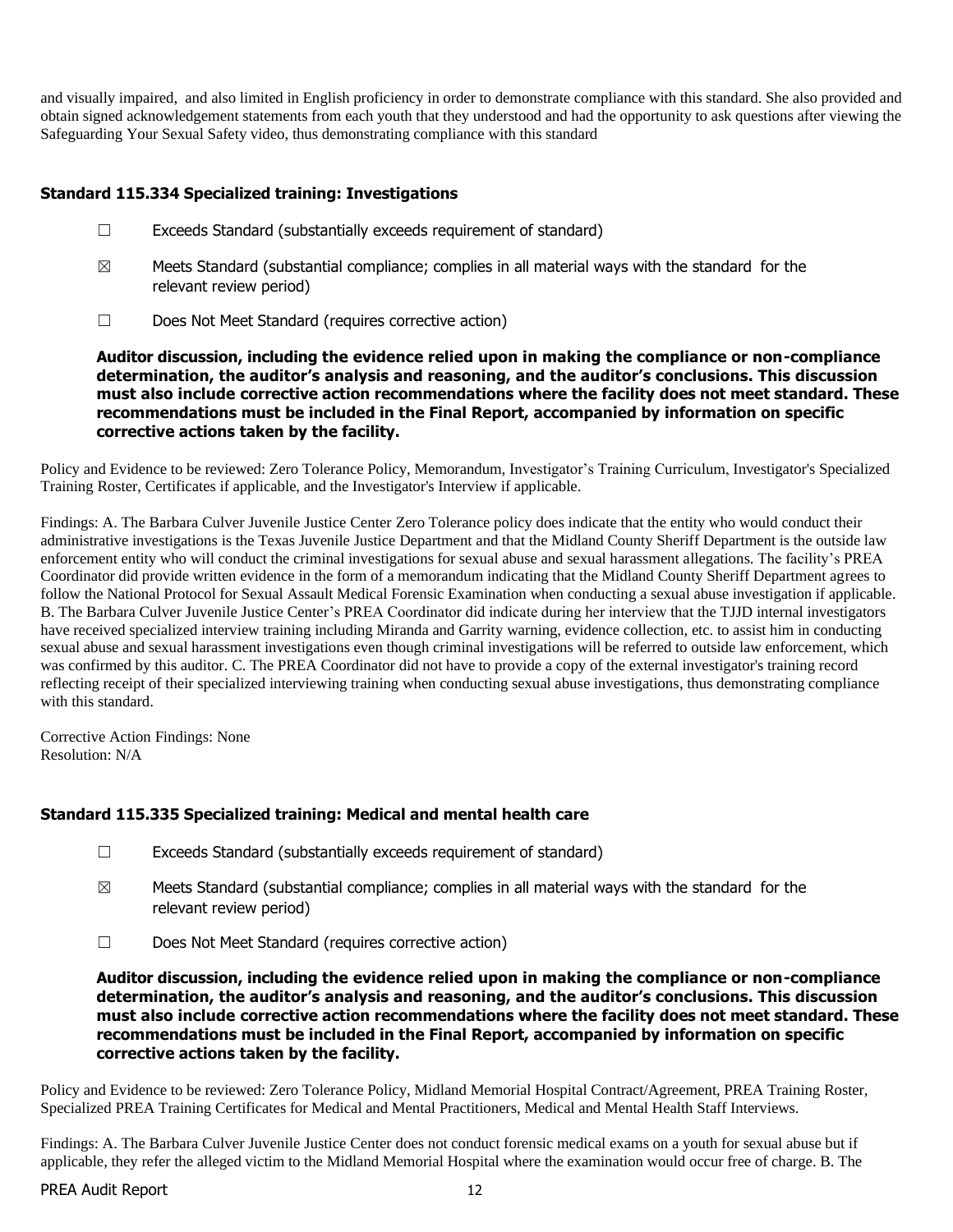medical staff in this facility do no conduct SANE examination nor has the Midland Memorial Hospital conducted a SANE examination for this facility in the last 12 months. C. All of the medical and contracting mental health personnel at the facility indicated that they have received specialized training in PREA and provided certificates of the specialized training received. The interviews conducted with the mental health and medical staff verified their compliance with this standard including their receiving the facility's PREA training as demonstrated by written evidence, thus demonstrating compliance with this standard.

Corrective Action Findings: None Resolution: N/A

## **Standard 115.341 Screening for risk of victimization and abusiveness**

- ☐ Exceeds Standard (substantially exceeds requirement of standard)
- $\boxtimes$  Meets Standard (substantial compliance; complies in all material ways with the standard for the relevant review period)
- ☐ Does Not Meet Standard (requires corrective action)

**Auditor discussion, including the evidence relied upon in making the compliance or non-compliance determination, the auditor's analysis and reasoning, and the auditor's conclusions. This discussion must also include corrective action recommendations where the facility does not meet standard. These recommendations must be included in the Final Report, accompanied by information on specific corrective actions taken by the facility.**

Policy and Evidence to be reviewed: Zero Tolerance Policy, Client Management Database, Electronic and Hard Copy of Screening Instrument and Instruction Form, Intake Staff Interview, Youth Interviews, and the PREA Coordinator's Interview.

Findings: A. The Barbara Culver Juvenile Justice Center Zero Tolerance policy does outline that the screening of youth during intake must occur within 72 hours. B, C and D. The screening instrument, which is in their client management database called Juvenile Case Management System (JCMS) that is automated, contains all of the eleven screening elements (1-11) required of this standard and contains questions which covers the youth own perception of vulnerability as well as any observations of the intake staff regarding a youth's gender non-conforming or perceived vulnerable appearance. They also have a process in accordance with their policy for the re-assessment of a youth; a hard copy of this form was provided for the auditor's review. E. Information obtained by the Intake Officer during the initial screening revealed that all sensitive information has limited dissemination to prevent exploitation to the detriment to the youth and that appropriate controls are in place along with being password protected. Information obtained from the Intake staff and youth interviews coupled with a review of the documentation provided during the pre-audit and on site documentation review process, demonstrated this facility's compliance with this standard.

Corrective Action Findings: None Resolution: N/A

### **Standard 115.342 Use of screening information**

- ☐ Exceeds Standard (substantially exceeds requirement of standard)
- $\boxtimes$  Meets Standard (substantial compliance; complies in all material ways with the standard for the relevant review period)
- ☐ Does Not Meet Standard (requires corrective action)

**Auditor discussion, including the evidence relied upon in making the compliance or non-compliance determination, the auditor's analysis and reasoning, and the auditor's conclusions. This discussion must also include corrective action recommendations where the facility does not meet standard. These recommendations must be included in the Final Report, accompanied by information on specific corrective actions taken by the facility.**

Policy and Evidence to be reviewed: Zero Tolerance Policy, Isolation/Segregation Policies, Intake Officer Interview, Behavior Screening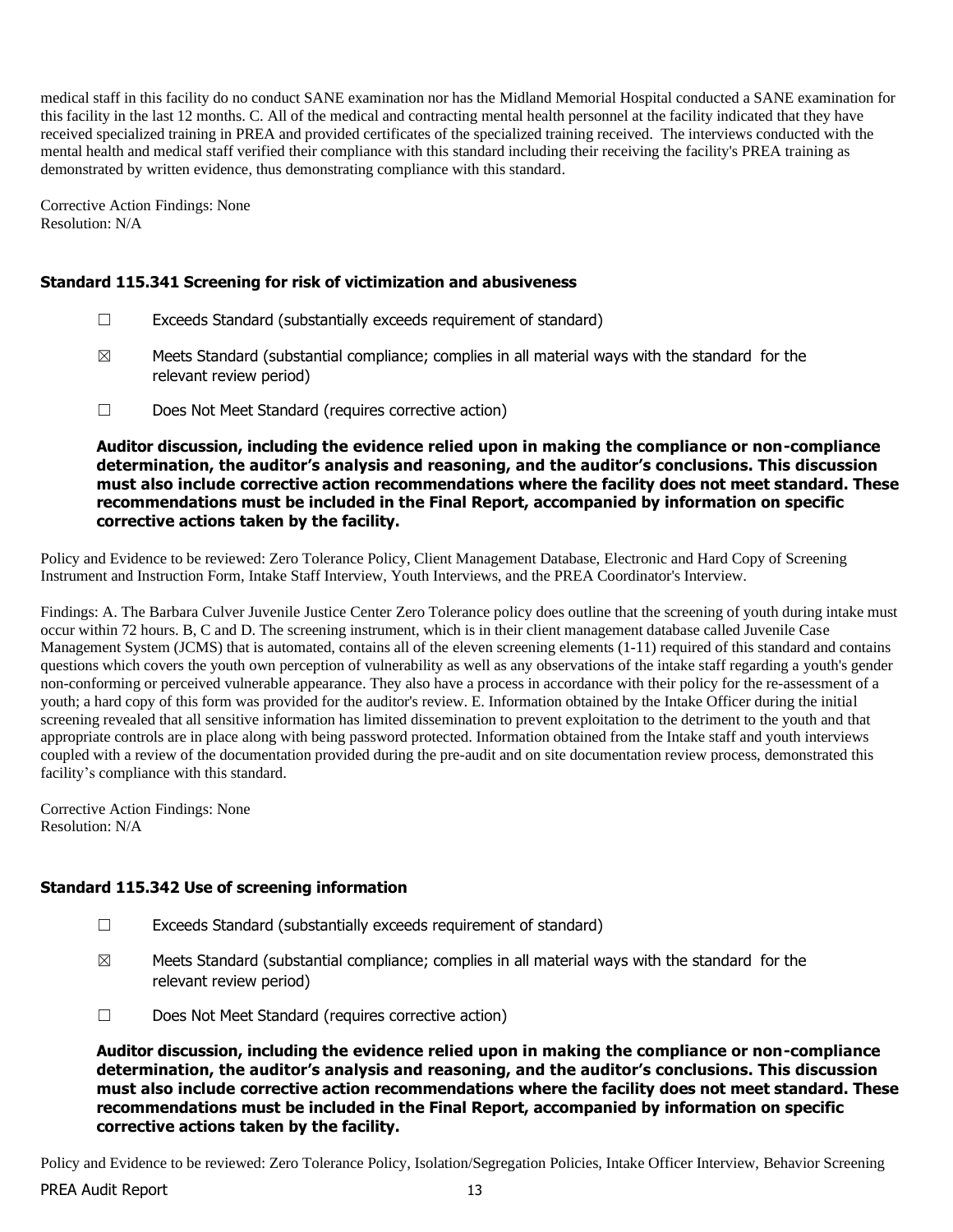Instrument and Instructions, Isolation/Segregation Logs, and the Behavior Classification /Housing Assignment Log and interview with Mental Health Specialist.

Findings: A. The Barbara Culver Juvenile Justice Center Zero Tolerance policy was provided to the auditor for his review to ascertain their compliance with this standard. The facility's Intake staff was able to demonstrate how the screening instrument is used to make informed housing assignments which is discussed weekly during their staff meetings. B. The facility's Zero Tolerance policy does prohibit the placement of youth in isolation due to risk of sexual victimization and they did provide written evidence indicating that seclusion (isolation) is not used for sexual abuse and sexual harassment victims and or perpetrators. Through the interview with the PREA Coordinator and the Agency

Head they verified that this does not occur. C and D. A copy of the Behavior Screening and Classification form was provided to the auditor for review and he was informed by the PREA Coordinator that housing assignments are not based on LGBTGNC status, perceived status or identification status as an indicator of likelihood of being sexually abusive. This facility did not have any identified Transgender or Intersex youth in their population during this on site audit. E, F and G. The facility policy also allows for an Intersex and Transgender youth to shower separately and to be reassessed twice a year to review any threats to safety experienced by the youth as confirmed through the interview with the youth and staff as well as given consideration serious considerations with respect to his or her safety. H and I. During the last 12 months the facility reported that there were zero youth placed in isolation, zero youth denied daily access to services and zero youth averaging any time in isolation, thus demonstrating compliance with this standard.

Corrective Action Findings: None Resolution: N/A

## **Standard 115.351 Resident reporting**

- ☐ Exceeds Standard (substantially exceeds requirement of standard)
- $\boxtimes$  Meets Standard (substantial compliance; complies in all material ways with the standard for the relevant review period)
- ☐ Does Not Meet Standard (requires corrective action)

**Auditor discussion, including the evidence relied upon in making the compliance or non-compliance determination, the auditor's analysis and reasoning, and the auditor's conclusions. This discussion must also include corrective action recommendations where the facility does not meet standard. These recommendations must be included in the Final Report, accompanied by information on specific corrective actions taken by the facility.**

Policy and Evidence to be reviewed: Zero Tolerance, Incident Report, Grievance Policies, Facility memorandum on Civil Immigration, PREA Posters, Hotline Numbers, Staff and Youth Interviews, and the Third Party Reporting Policy.

Findings: A. The Barbara Culver Juvenile Justice Center Zero Tolerance policy provide multiple internal ways (i.e. sick call, grievance, trusting adult) and several external numbers for a youth to privately report allegations of sexual abuse and sexual harassment. B. One such number for reporting an allegation is to the 1-877-STOP-ANE which a toll free number posted by the phone on each is housing unit as observed. C. Interviews conducted with the facility's staff and youth demonstrated their knowledge, access and compliance with this standard including that staff do accept, document and immediately report verbal reports of sexual abuse and sexual harassment from a youth to the appropriate upper level supervisory and or administrative staff. D. Youth are provided with a Grievance Form as a tool for reporting and allegation. E. The staff and youth also informed the auditor during their interviews, that they can report sexual abuse and sexual harassment allegations privately; confidentially, anonymously and or through a 3rd party. The staff can use the same 1-877-STOP-ANE number for making such reports. The facility's Zero Tolerance policy does state that they do not detain youth for civil immigration purposes and the facility provided a memorandum to attest to this fact, thus demonstrating compliance with this standard.

Corrective Action Findings: None Resolution: N/A

# **Standard 115.352 Exhaustion of administrative remedies**

☐ Exceeds Standard (substantially exceeds requirement of standard)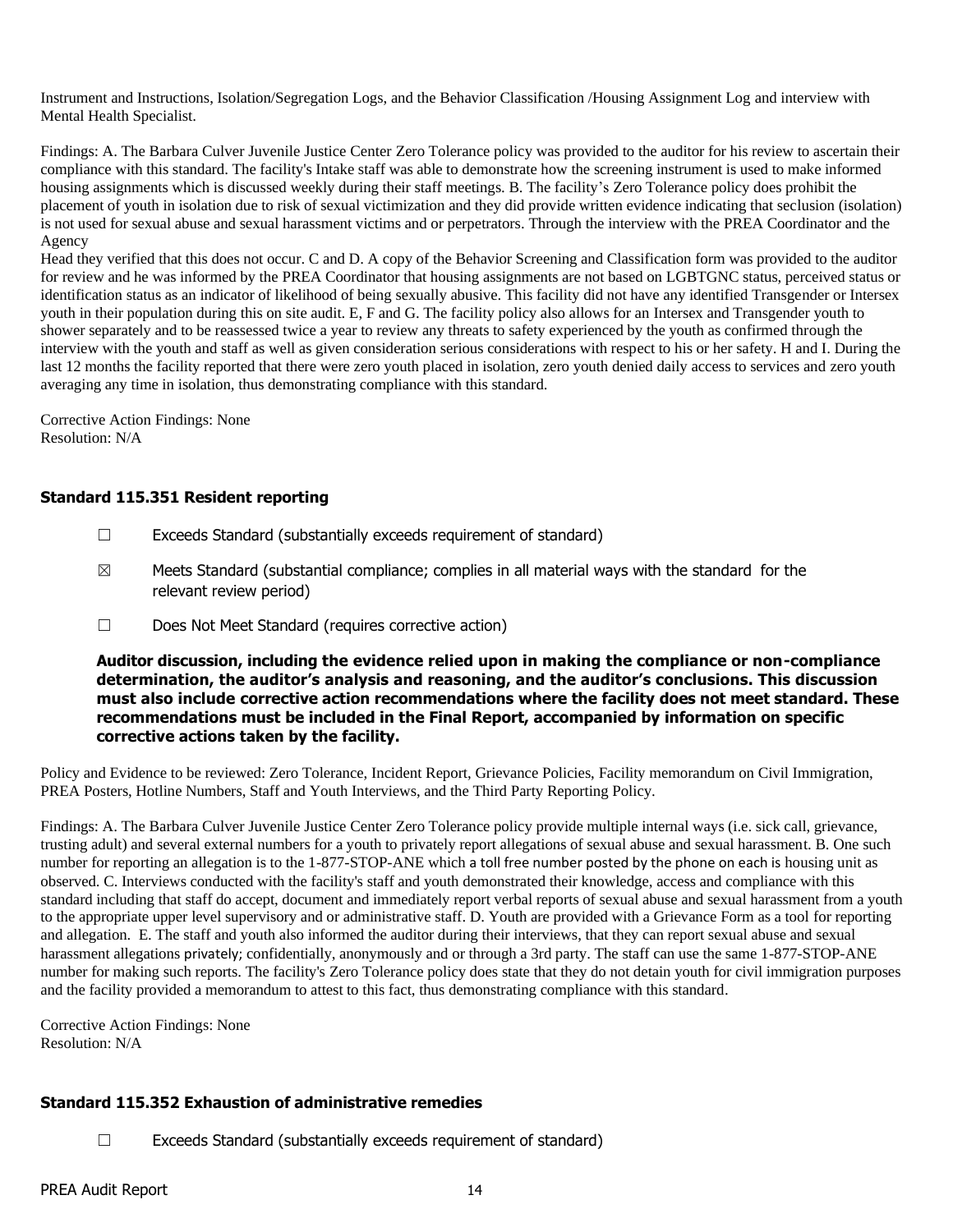- $\boxtimes$  Meets Standard (substantial compliance; complies in all material ways with the standard for the relevant review period)
- ☐ Does Not Meet Standard (requires corrective action)

**Auditor discussion, including the evidence relied upon in making the compliance or non-compliance determination, the auditor's analysis and reasoning, and the auditor's conclusions. This discussion must also include corrective action recommendations where the facility does not meet standard. These recommendations must be included in the Final Report, accompanied by information on specific corrective actions taken by the facility.**

Policy and Evidence to be reviewed: Zero Tolerance and Grievance Policies, Retaliation Monitoring Form, Grievance Logs, Applicable Investigation Case Logs that exceeded 90 days or Required an Extension of 70 days, Disciplinary Action taken for Bad Faith filings if applicable, Youth Handbook, Investigator's, Random Staff and Youth Interviews.

Findings: A, B and C. The Barbara Culver Juvenile Justice Center Grievance and Zero Tolerance policy does impose no time limit regarding filing an allegation for sexual abuse; it indicates that a youth cannot resolve a sexual abuse grievance with the alleged staff person informally, that it is not referred to the alleged staff member. D. The facility shall issue a final decision within 90 days of the initial filing. E. That a 3rd party can file a grievance on behalf of a youth. The facility's Zero Tolerance policy does not state that a youth will be monitored for retaliation up to 90 days or until the investigation is closed or is unfounded. F. The PREA Coordinator showed the auditor the grievance lock boxes where a youth could file their grievance and provided him with a copy of the Youth Handbook that describes the youth the grievance procedure including the filing of emergency grievances. G. The facility's Zero Tolerance policy does state that disciplinary action can be taken against a youth if a grievance is filed in bad faith. The Barbara Culver Juvenile Justice Center did not provide written evidence but did indicate that zero grievances in the last 12 months were filed for sexual abuse and sexual harassment, zero emergency grievances filed, and that there were zero sexual abuse and sexual harassment grievances and or administrative/criminal investigations that were not completed within 90 days or that required extensions up to 70 days, thus demonstrating compliance with this standard.

Corrective Action Findings: None Resolution: N/A

### **Standard 115.353 Resident access to outside confidential support services**

- $\Box$  Exceeds Standard (substantially exceeds requirement of standard)
- $\boxtimes$  Meets Standard (substantial compliance; complies in all material ways with the standard for the relevant review period)
- ☐ Does Not Meet Standard (requires corrective action)

#### **Auditor discussion, including the evidence relied upon in making the compliance or non-compliance determination, the auditor's analysis and reasoning, and the auditor's conclusions. This discussion must also include corrective action recommendations where the facility does not meet standard. These recommendations must be included in the Final Report, accompanied by information on specific corrective actions taken by the facility.**

Policy and Evidence to be reviewed: Zero Tolerance and Visitation Policies, Midland Rape Crisis Center and Children's Advocacy Memorandum of Agreement, Youth Handbook, PREA Posters and other Documentation, Facility's Schematics of Visitation Area/Space, Random Staff, Youth, and PREA Coordinator Interviews.

Findings: A. The Barbara Culver Juvenile Justice Center Zero Tolerance policy does outline how a youth would have access to outside confidential support services. The facility provides the youth with information regarding their access to outside and other services i.e. 1-877- STOP ANE hotline during Intake and orientation via the Youth Handbook which contains toll free and or local phone numbers. B and C. The facility did provide written evidence on the established Memorandum of Understanding with the Midland Rape Crisis Center and Children's Advocacy for the provision of emotional support and crisis counseling services as needed for victims of sexual abuse. The youth interviewed could recall being given this information on outside support services during the Orientation process, knew that they can communicate with outside service providers privately; that this conversation is confidential, and the youth indicated also that this was discussed during the comprehensive PREA groups that are being held in their sections every Saturday and Sunday. D. The facility does provide the youths with reasonable and confidential access to their parents, legal guardians and lawyers for visitation as indicated during the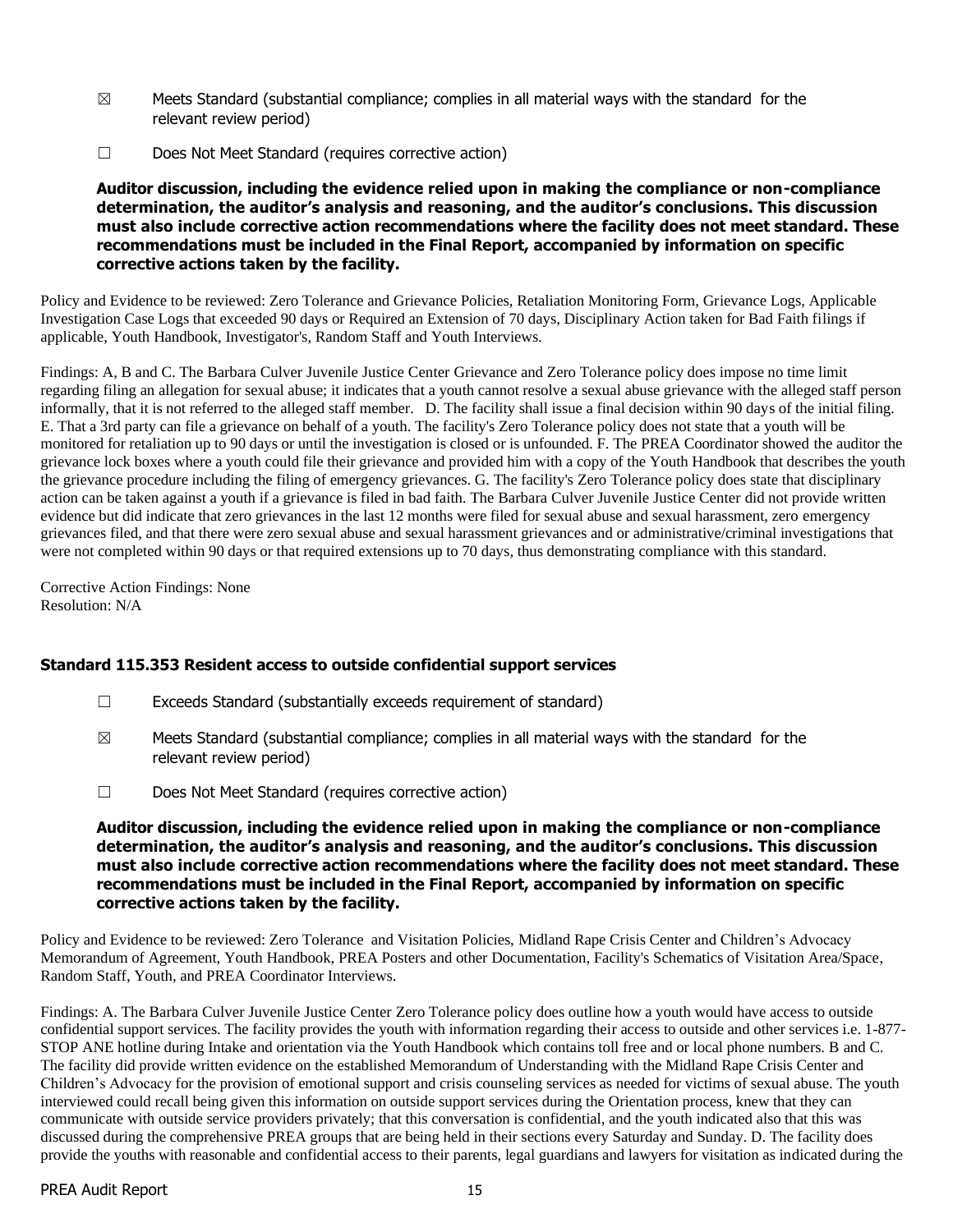staff and youth interviews also as reviewed on the facility schematics for designated visitation space, thus demonstrating compliance with this standard.

Corrective Action Findings: None Resolution: N/A

### **Standard 115.354 Third-party reporting**

- ☐ Exceeds Standard (substantially exceeds requirement of standard)
- $\boxtimes$  Meets Standard (substantial compliance; complies in all material ways with the standard for the relevant review period)
- ☐ Does Not Meet Standard (requires corrective action)

**Auditor discussion, including the evidence relied upon in making the compliance or non-compliance determination, the auditor's analysis and reasoning, and the auditor's conclusions. This discussion must also include corrective action recommendations where the facility does not meet standard. These recommendations must be included in the Final Report, accompanied by information on specific corrective actions taken by the facility.**

Policy and Evidence to be reviewed: Zero Tolerance, Grievance and Third Party Reporting Policies, Agency Website, Third Party Reporting Form, Staff and Youth Interviews, Copy of Youth Grievance Form, and the PREA Coordinator's Interview.

Findings: A. The Barbara Culver Juvenile Justice Center Zero Tolerance policy does establish the method outlined to receive a 3rd party report of sexual abuse and sexual harassment on behalf of a youth and that this information is also available on the Midland County Juvenile Center's website. The facility's PREA Coordinator did provide written evidence for the link to this website which was visited by the auditor for review. The Barbara Culver Juvenile Justice Center's PREA Coordinator did provide written evidence outlining how they receive the 3rd party report for sexual abuse and sexual harassment, did provide to the auditor with a copy of the Parent brochure on PREA, which is mailed to them and a sample copy of the 3rd party form to be used by a 3rd party for reporting abuse, neglect, exploitation, sexual abuse and sexual harassment, thus demonstrating compliance with this standard.

Corrective Action Findings: None Resolution: N/A

### **Standard 115.361 Staff and agency reporting duties**

- ☐ Exceeds Standard (substantially exceeds requirement of standard)
- $\boxtimes$  Meets Standard (substantial compliance; complies in all material ways with the standard for the relevant review period)
- ☐ Does Not Meet Standard (requires corrective action)

#### **Auditor discussion, including the evidence relied upon in making the compliance or non-compliance determination, the auditor's analysis and reasoning, and the auditor's conclusions. This discussion must also include corrective action recommendations where the facility does not meet standard. These recommendations must be included in the Final Report, accompanied by information on specific corrective actions taken by the facility.**

Policy and Evidence to be reviewed: Zero Tolerance Policy, Rape Crisis/ Advocacy Center Memorandum of Agreement, Intake Officer, Medical and Mental Health Practitioners, Facility Administrator, Agency Head, PREA Coordinator, PREA Compliance Manager and Random Staff Interviews, Referral Form to Outside Law Enforcement or Investigative Entity, and First Responder Interview.

Findings: A. The Barbara Culver Juvenile Justice Center Zero Tolerance policy does require that all staff to immediately report to the Facility Director any suspicion, knowledge, or information of an allegation of sexual abuse, sexual harassment, retaliation and staff policy violation for neglect of their responsibilities that may have contributed to the incident or retaliation, including 3rd party reports. The facility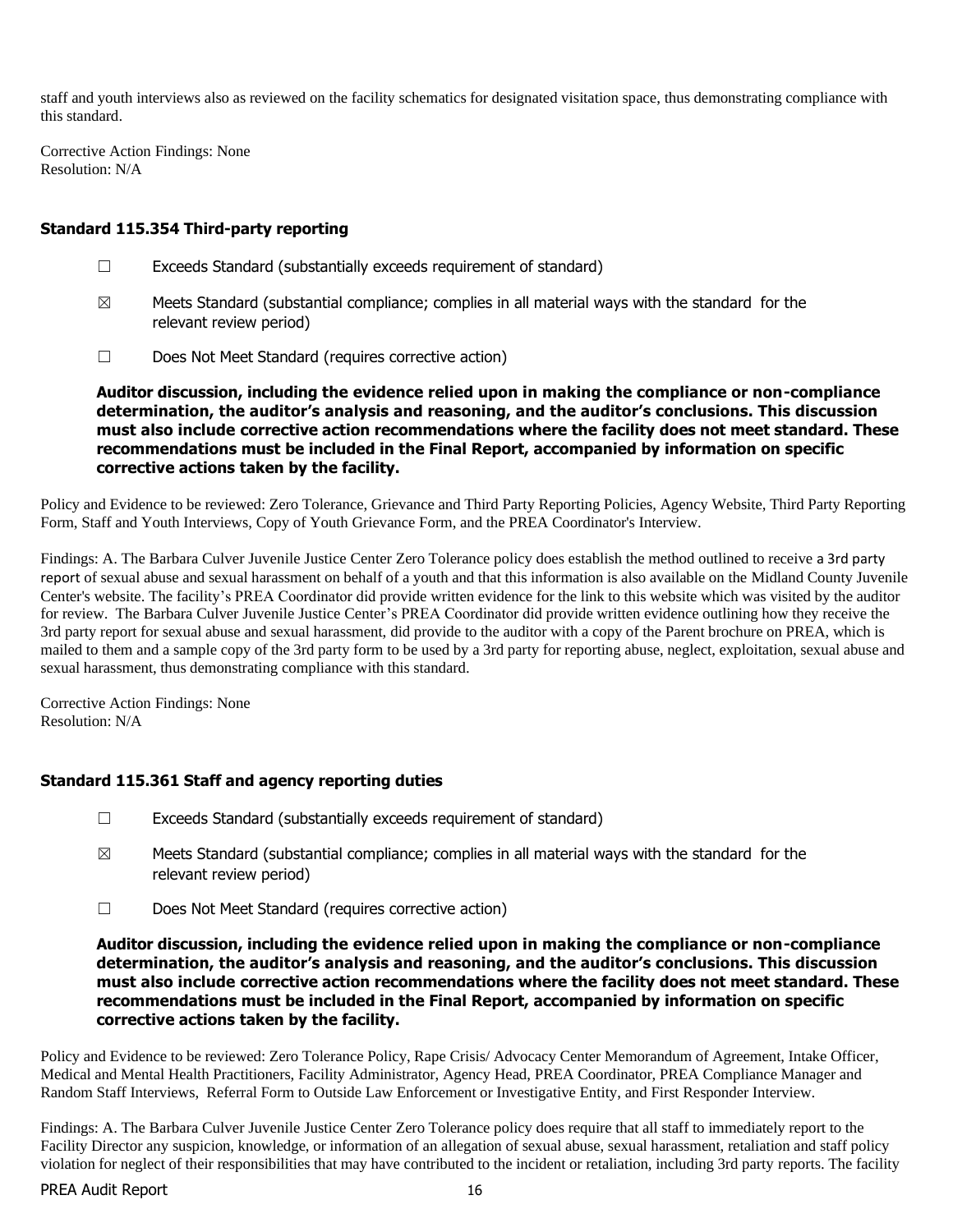also provided other related policies regarding their internal processes, personnel action and the first responders responsibilities and duties of the staff including referrals to be made to the Midland Rape Crisis and Children's Advocacy Center for mental health assessment and treatment as necessary. B and D. The facility's Zero Tolerance policy does indicate that all staff are mandatory reporters which was also verified during the staff interviews. The agency's policy directs the facility staff including medical and mental health personnel as mandatory reporters of child abuse, to immediately report the information, complete a serious incident report and forward it to the Facility Director. C. The facility's Zero Tolerance policy prohibits the staff from revealing any information related to the sexual abuse and sexual harassment allegation to anyone other than to the extent necessary. E and F. The Facility Director or designee will then report the allegation to their Internal Investigators, Texas Juvenile Justice Department and to the local law enforcement agency as appropriate. During the staff interviews they demonstrated knowledge regarding their reporting responsibilities including notification to their immediate supervisor, the Facility Director, local law enforcement, the internal investigators, the alleged victim's parent, legal guardian, lawyers and to the court of jurisdiction if applicable, thus demonstrating compliance with this standard.

Corrective Action Findings: None Resolution: N/A

### **Standard 115.362 Agency protection duties**

- ☐ Exceeds Standard (substantially exceeds requirement of standard)
- $\boxtimes$  Meets Standard (substantial compliance; complies in all material ways with the standard for the relevant review period)
- ☐ Does Not Meet Standard (requires corrective action)

**Auditor discussion, including the evidence relied upon in making the compliance or non-compliance determination, the auditor's analysis and reasoning, and the auditor's conclusions. This discussion must also include corrective action recommendations where the facility does not meet standard. These recommendations must be included in the Final Report, accompanied by information on specific corrective actions taken by the facility.**

Policy and Evidence to be reviewed: Zero Tolerance policy, Isolation/Segregation Policies and log, Memorandum on the Agency's Protection Duties, Agency Head, Facility Administrator and Random Staff Interviews, Isolation/Segregation Logs.

Findings: A. The Barbara Culver Juvenile Justice Center Zero Tolerance policy outlines their internal processes regarding the agency's protection duties when informed that a youth is subject to substantial risk of imminent sexual abuse. The specialized and random staff interviews verified their knowledge and compliance with this standard. The facility did provide written evidence in the form of a memorandum which indicated that they had zero youth in isolation during the last 12 months who were subject to any type of substantial risk of imminent sexual abuse while in their facility, thus demonstrating compliance with this standard.

Corrective Action Findings: None Resolution: N/A

#### **Standard 115.363 Reporting to other confinement facilities**

- ☐ Exceeds Standard (substantially exceeds requirement of standard)
- $\boxtimes$  Meets Standard (substantial compliance; complies in all material ways with the standard for the relevant review period)
- ☐ Does Not Meet Standard (requires corrective action)

**Auditor discussion, including the evidence relied upon in making the compliance or non-compliance determination, the auditor's analysis and reasoning, and the auditor's conclusions. This discussion must also include corrective action recommendations where the facility does not meet standard. These recommendations must be included in the Final Report, accompanied by information on specific corrective actions taken by the facility.**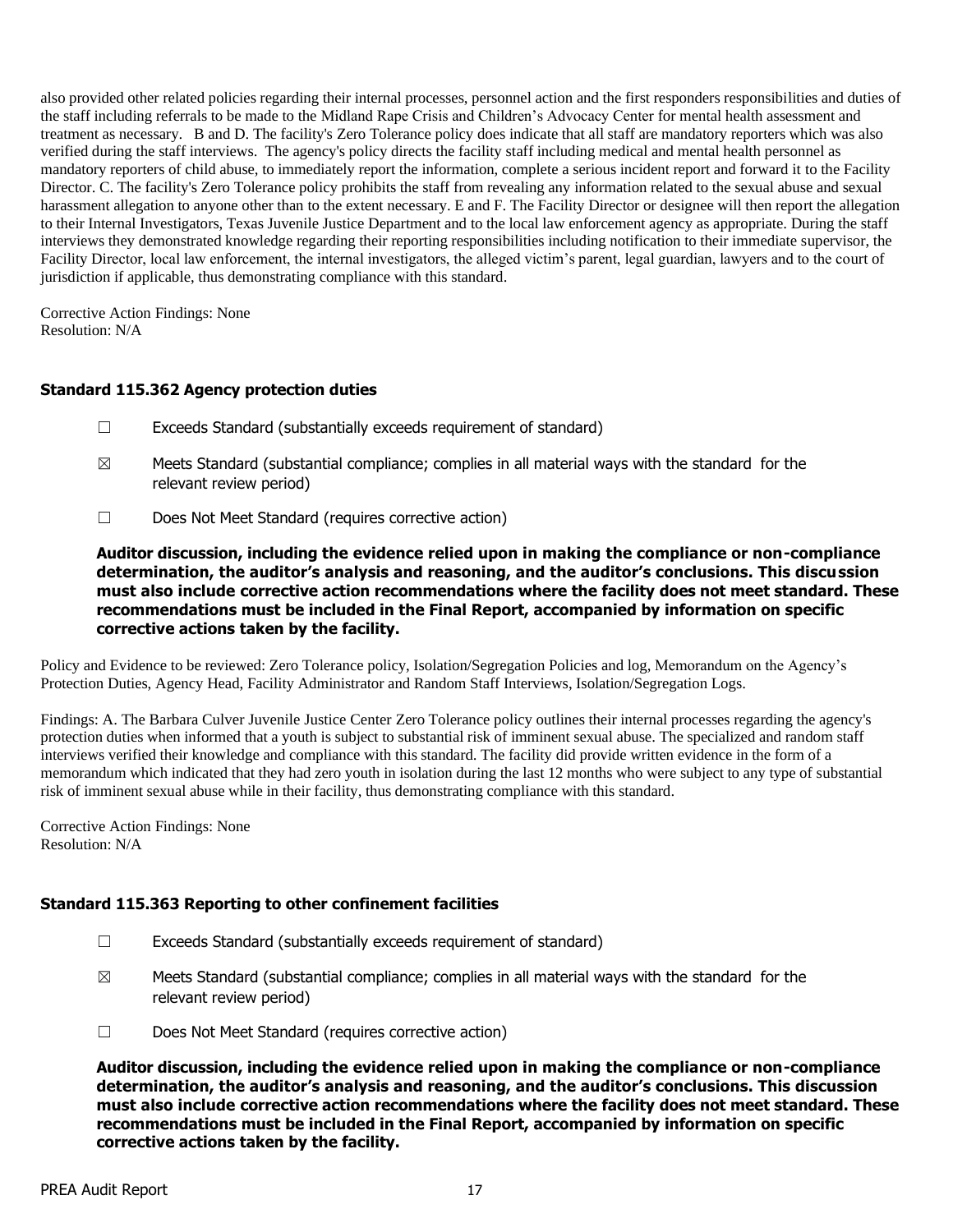Policy and Evidence to be reviewed: Zero Tolerance Policy, Allegation Notification to Other Facilities, Facility Administrator, PREA Coordinator, Intake Officer and Internal investigator's Interviews, and a review of Investigative Administrative and or Criminal Case if applicable.

Findings: A. and B The Barbara Culver Juvenile Justice Center Zero Tolerance policy doe outlines the staff's requirement of reporting to other confinement facilities within 72 hour of being informed during Intake of an allegation being made by a youth of sexual abuse and sexual harassment and that it will be documented in the youth's electronic file. The interview conducted with the Intake staff as well as with the administrative/supervisory staff demonstrated their knowledge and understanding of this reporting requirement and policy adherence. C. The Barbara Culver Juvenile Justice Center documented zero reported cases of reporting to another confinement facility an allegation of sexual abuse that occurred within the past 12 months as verified by the PREA Coordinator and the Facility Director during their interviews. During the random staff interviews they were able to recite the notification protocol. D. The facility did provide written evidence in the form of a memorandum to demonstrate that if an allegation from an alleged facility of occurrence did occur that they would have been notified well within 72 hours of the sexual abuse and sexual harassment allegation and that this case would have been properly investigated and closed by the appropriate investigative entities, thus demonstrating compliance with this standard.

Corrective Action: None Resolution: N/A

### **Standard 115.364 Staff first responder duties**

- ☐ Exceeds Standard (substantially exceeds requirement of standard)
- $\boxtimes$  Meets Standard (substantial compliance; complies in all material ways with the standard for the relevant review period)
- ☐ Does Not Meet Standard (requires corrective action)

#### **Auditor discussion, including the evidence relied upon in making the compliance or non-compliance determination, the auditor's analysis and reasoning, and the auditor's conclusions. This discussion must also include corrective action recommendations where the facility does not meet standard. These recommendations must be included in the Final Report, accompanied by information on specific corrective actions taken by the facility.**

Policy and Evidence to be reviewed: Zero Tolerance Policy, PREA-related Training Curriculum, First Responder, Non-Security Staff Interview, Random Staff Interviews and PREA Compliance Manager/ PREA Coordinator Interviews, Investigative Cases, if applicable.

Findings: A and B. The Barbara Culver Juvenile Justice Center has established a Zero Tolerance policy that outline the first responder duties for responding to sexual abuse and sexual harassment allegations. The facility did report there were zero allegation of sexual abuse and sexual harassment, whereas in this instance the collection of evidence, which was not applicable, would have been collected in the appropriate time frame, but none was required. That there was zero times that the crime scene and or evidence needed to be preserved, zero times was requested of a victim not to take any action, zero times requested of the abuser not to take action, zero times that non-security staff had to respond, and in all times was the security staff notified and responded to the allegation. All of the random staff interviewed were able to articulate their knowledge, understanding, responsibilities and duties as a first responder including informing the victim and the abuser not to destroy evidence by washing, eating, changing clothes, drinking, defecating or brushing teeth. The facility had reported zero allegation of sexual abuse and sexual harassment during the past 12 months and that in any instance the first responder acted in accordance with the agency's policy and the facility's protocol, thus demonstrating compliance with this standard.

Corrective Action Findings: None Resolution: N/A

### **Standard 115.365 Coordinated response**

- ☐ Exceeds Standard (substantially exceeds requirement of standard)
- $\boxtimes$  Meets Standard (substantial compliance; complies in all material ways with the standard for the relevant review period)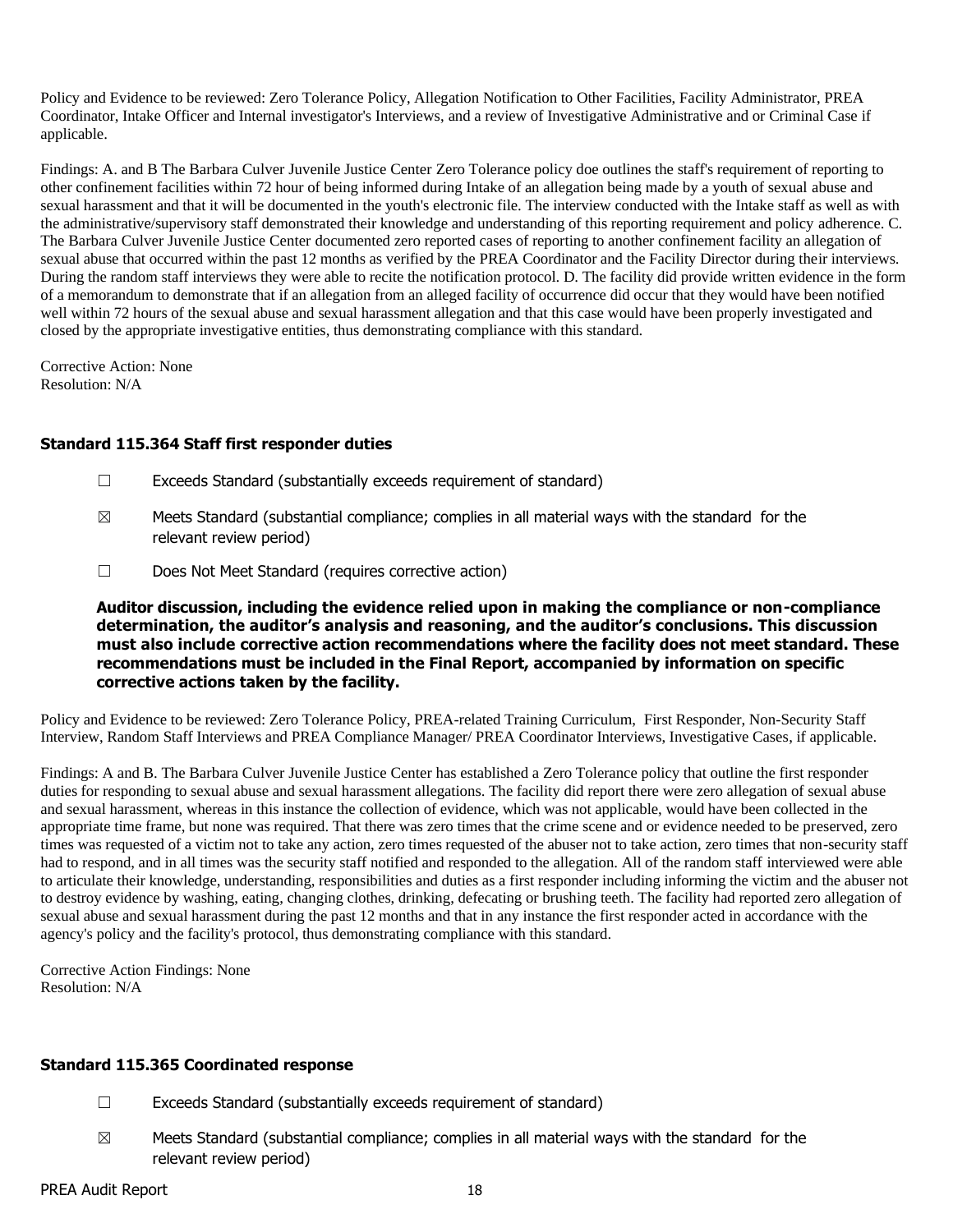☐ Does Not Meet Standard (requires corrective action)

#### **Auditor discussion, including the evidence relied upon in making the compliance or non-compliance determination, the auditor's analysis and reasoning, and the auditor's conclusions. This discussion must also include corrective action recommendations where the facility does not meet standard. These recommendations must be included in the Final Report, accompanied by information on specific corrective actions taken by the facility.**

Policy and Evidence to be reviewed: Zero Tolerance Policy, Copy of Facility's Written Plan for Coordinated Response to Sexual Abuse Allegation, Sexual Abuse Review Team Member and PREA Coordinator Interviews.

Findings: A. The Barbara Culver Juvenile Justice Center Zero Tolerance policy does outline the procedure for specific staff's response to allegations of sexual abuse and sexual harassment. The Barbara Culver Juvenile Justice Center staff, as verified by the interview with a member of the Sexual Abuse Review Team, he knew of the process for reporting a sexual abuse and sexual harassment allegations, the responsibilities of the facility administrator, medical and mental health personnel, the investigator and the responsibility of a first responder. The PREA Coordinator did provide the auditor with a copy their written coordinated response plan, thus demonstrating compliance with this standard.

Corrective Action Findings: None Resolution: N/A

## **Standard 115.366 Preservation of ability to protect residents from contact with abusers**

- ☐ Exceeds Standard (substantially exceeds requirement of standard)
- $\boxtimes$  Meets Standard (substantial compliance; complies in all material ways with the standard for the relevant review period)
- ☐ Does Not Meet Standard (requires corrective action)

**Auditor discussion, including the evidence relied upon in making the compliance or non-compliance determination, the auditor's analysis and reasoning, and the auditor's conclusions. This discussion must also include corrective action recommendations where the facility does not meet standard. These recommendations must be included in the Final Report, accompanied by information on specific corrective actions taken by the facility.**

Policy and Evidence to be reviewed: Zero Tolerance and Human Resource Policies, Human Resource Specialist and Facility Administrator's Interviews.

Findings: A and B. The Barbara Culver Juvenile Justice Center does not enter into collective bargaining agreements and the facility's policy do allow for an alleged staff abuser to be removed from contact with a youth pending an investigation or of a determination of whether and what extent discipline is warranted. The facility's PREA Coordinator did provide written evidence in the form of a memorandum attesting to this policy, thus demonstrating compliance with this standard.

Corrective Action Findings: None Resolution: N/A

# **Standard 115.367 Agency protection against retaliation**

- ☐ Exceeds Standard (substantially exceeds requirement of standard)
- $\boxtimes$  Meets Standard (substantial compliance; complies in all material ways with the standard for the relevant review period)
- ☐ Does Not Meet Standard (requires corrective action)

# **Auditor discussion, including the evidence relied upon in making the compliance or non-compliance**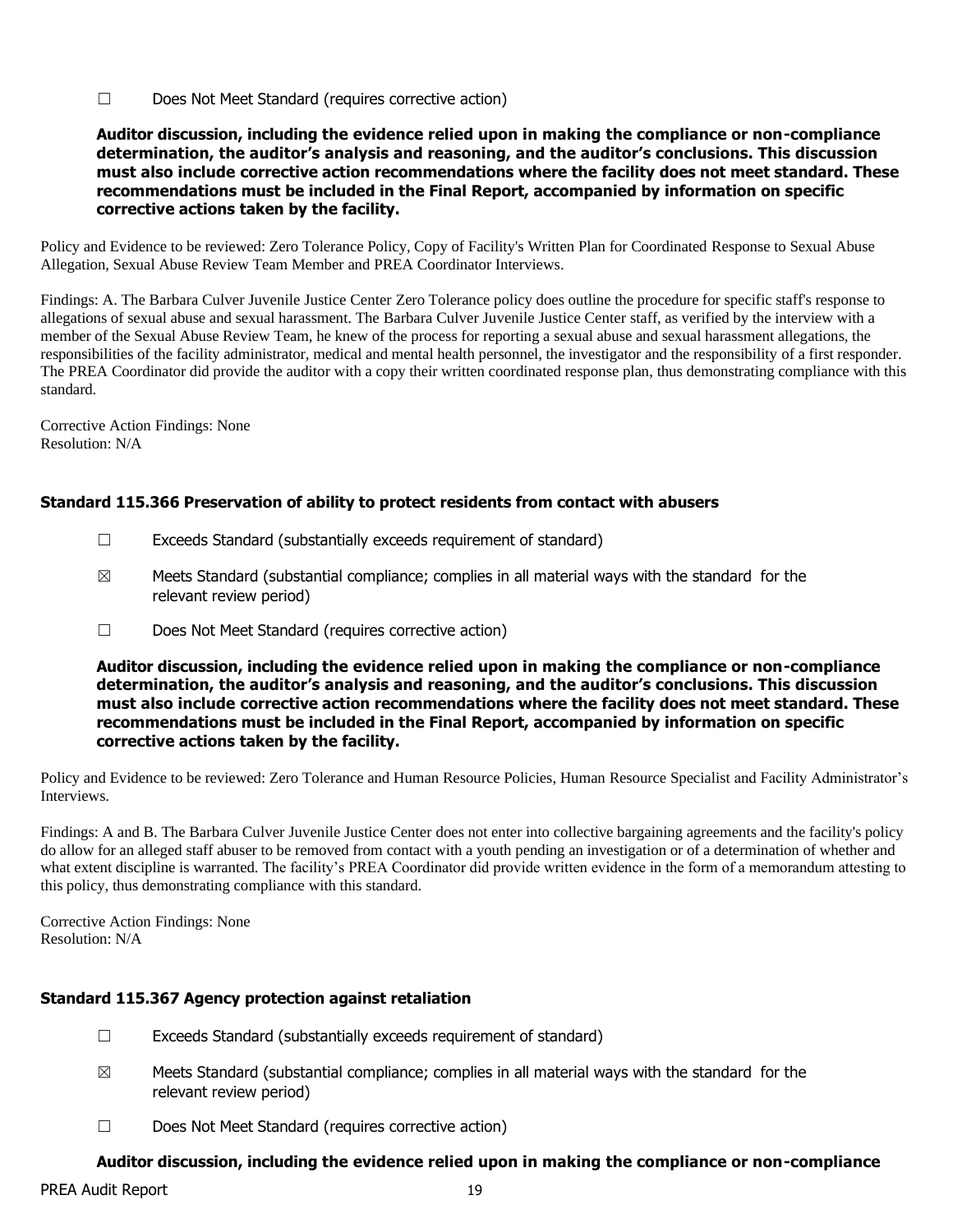## **determination, the auditor's analysis and reasoning, and the auditor's conclusions. This discussion must also include corrective action recommendations where the facility does not meet standard. These recommendations must be included in the Final Report, accompanied by information on specific corrective actions taken by the facility.**

Policy and Evidence to be reviewed: Zero Tolerance and Retaliation Policies, Protective Measure/Retaliation Policy and Forms, Advocacy/Rape Crisis Center Memorandum of Agreement, Internal Investigator, PREA Coordinator and Mental Health Specialist Interviews.

Findings: A. The Barbara Culver Juvenile Justice Center Zero Tolerance policy does outline their response to retaliation and protection for all youth and staff members who report an allegation of sexual abuse and sexual harassment and or who cooperate with an investigation. The facility has designated one of their Assistant Facility Administrator who is responsible for monitoring youth and staff against retaliation for reporting a sexual abuse or sexual harassment allegation. B. The facility's Zero Tolerance policy does indicate that they employ multiple protective measures to protect a youth from changing housing assignments, removing them from the facility to another, removing the abuser or alleged staff member from contact with the victim, and providing emotional support to the victim. C and D. The facility's PREA Coordinator did indicate that a youth's conduct would be monitored up to 90 days against retaliation, including periodic status checks, that they would promptly remedy any such retaliation, and will provide treatment services as needed. E. The facility's Zero Tolerance policy does indicate that they will protect any other individual who cooperates with an investigation who may express fear of retaliation. The facility did provide a memorandum attesting to these aforementioned points. F. The facility's obligation to monitor shall terminate if the allegation is determined Unfounded. The facility reported zero times where protective measures were required to protect staff and or youth against retaliation in the last 12 months, thus demonstrating compliance with this standard.

Corrective Action Findings: None Resolution: N/A

### **Standard 115.368 Post-allegation protective custody**

- ☐ Exceeds Standard (substantially exceeds requirement of standard)
- $\boxtimes$  Meets Standard (substantial compliance; complies in all material ways with the standard for the relevant review period)
- ☐ Does Not Meet Standard (requires corrective action)

#### **Auditor discussion, including the evidence relied upon in making the compliance or non-compliance determination, the auditor's analysis and reasoning, and the auditor's conclusions. This discussion must also include corrective action recommendations where the facility does not meet standard. These recommendations must be included in the Final Report, accompanied by information on specific corrective actions taken by the facility.**

Policy and Evidence to be reviewed: Zero Tolerance, Isolation/Segregation Policies and Logs, Memorandum on Post Allegation Protective Custody, Random Staff, PREA Compliance Manager and PREA Coordinator Interviews.

Findings: A. The Barbara Culver Juvenile Justice Center Zero Tolerance policy does state the prohibition of the use of segregation and or seclusion housing to protect a youth who have alleged sexual abuse and sexual harassment. The facility did provide written evidence in the form of a memorandum indicating that there were zero youths who were held in isolation who alleged sexual abuse and sexual harassment or who suffered sexual abuse in the last 12 months even though the facility's PREA Coordinator and Agency Head stated during their interviews that they do not use segregation and or seclusion to protect a youth from sexual abuse or sexual harassment, thus demonstrating compliance with this standard.

Corrective Action Findings: None Resolution: N/A

### **Standard 115.371 Criminal and administrative agency investigations**

☐ Exceeds Standard (substantially exceeds requirement of standard)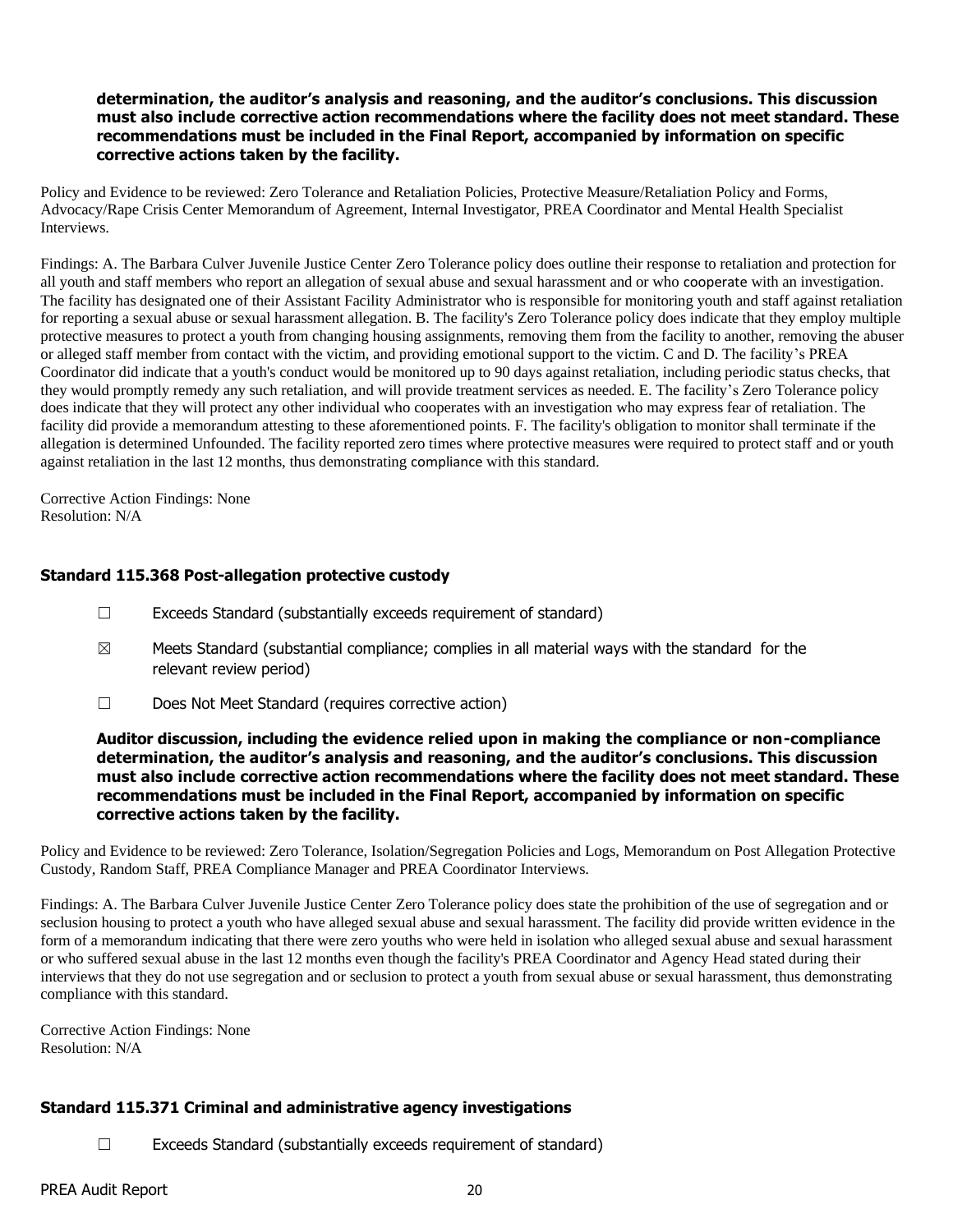- $\boxtimes$  Meets Standard (substantial compliance; complies in all material ways with the standard for the relevant review period)
- ☐ Does Not Meet Standard (requires corrective action)

**Auditor discussion, including the evidence relied upon in making the compliance or non-compliance determination, the auditor's analysis and reasoning, and the auditor's conclusions. This discussion must also include corrective action recommendations where the facility does not meet standard. These recommendations must be included in the Final Report, accompanied by information on specific corrective actions taken by the facility.**

Policy and Evidence to be reviewed: Zero Tolerance and Investigative Policies, Internal Investigator Interview, review of Administrative and Criminal Investigative Cases, PREA Compliance Manager, PREA Coordinators Interviews, and the Investigator's Training Records.

Findings: A. The Barbara Culver Juvenile Justice Center Zero Tolerance policy does outline that they conduct all administrative investigations and that the Midland County Sheriff Department will conduct all criminal investigations of sexual abuse and sexual harassment. B. The Barbara Culver Juvenile Justice Center did provide written evidence of their investigators training records to also verified compliance with this standard. C. The facility's Investigators described during the interview his gathering process i.e. evidence, videos, interviews, etc. and review of prior complaints and reports of sexual abuse of the alleged perpetrator. The Barbara Culver Juvenile Justice Center did not provide written evidence of a case where sexual abuse occurred at another facility and nor any cases for sexual abuse and sexual harassment that has occurred in their facility, since there were none, being investigated by the appropriate entities. D and F. The facility reported that all cases, if any, would have closed in accordance with facility's policy. G, H, I and J. They also reported that zero substantiated investigative cases had been referred for prosecution and that they would retain these case files as long as the abuser is incarcerated or employed 5 years plus according to their policy and applicable law. K. An employee's termination or the departure of the victim and or perpetrator's being out of the control of the facility shall not cause the investigation to be terminate and that polygraphs are not utilized. M. The Internal Investigator described how they remained in contact with the investigative entities during that time, thus demonstrating compliance with this standard.

Corrective Action Findings: None Resolution: N/A

### **Standard 115.372 Evidentiary standard for administrative investigations**

- ☐ Exceeds Standard (substantially exceeds requirement of standard)
- $\boxtimes$  Meets Standard (substantial compliance; complies in all material ways with the standard for the relevant review period)
- ☐ Does Not Meet Standard (requires corrective action)

**Auditor discussion, including the evidence relied upon in making the compliance or non-compliance determination, the auditor's analysis and reasoning, and the auditor's conclusions. This discussion must also include corrective action recommendations where the facility does not meet standard. These recommendations must be included in the Final Report, accompanied by information on specific corrective actions taken by the facility.**

Policy and Evidence to be reviewed: Zero Tolerance Policy, Investigation Policy, Interviews with the Investigator, Facility Administrator and the PREA Coordinator.

Findings: A. The Barbara Culver Juvenile Justice Center Zero Tolerance policy does state that the standard used for proof when determining substantiation of an allegation for sexual abuse and sexual harassment in an administrative investigations is the preponderance of evidence. The facility did provide written evidence in the form of a memorandum that the standard used for proof when determining substantiation of an allegation for sexual abuse and sexual harassment in an administrative investigations is the preponderance of evidence, thus demonstrating compliance with this standard.

Corrective Action Findings: None Resolution: N/A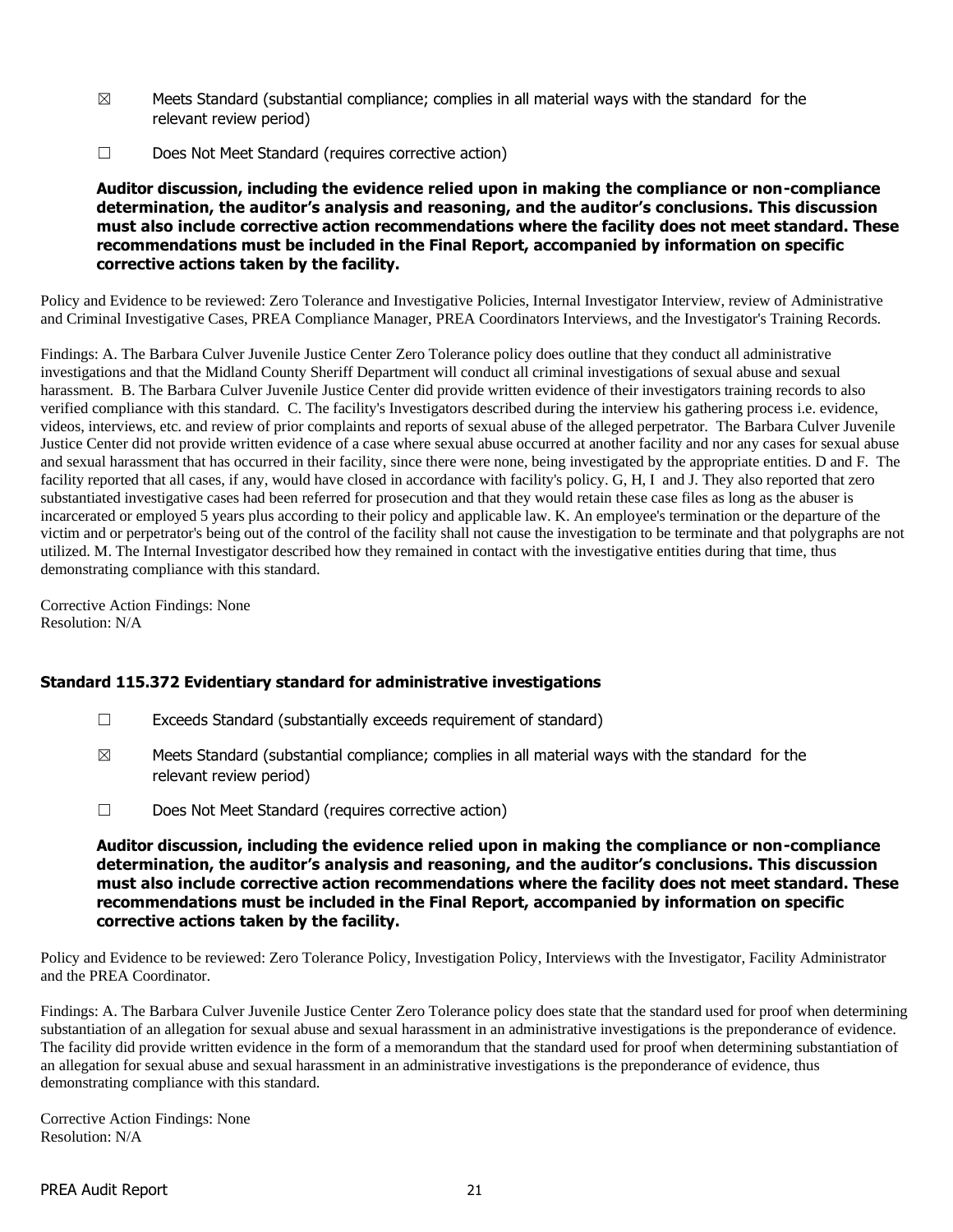### **Standard 115.373 Reporting to residents**

- $\Box$  Exceeds Standard (substantially exceeds requirement of standard)
- $\boxtimes$  Meets Standard (substantial compliance; complies in all material ways with the standard for the relevant review period)
- ☐ Does Not Meet Standard (requires corrective action)

**Auditor discussion, including the evidence relied upon in making the compliance or non-compliance determination, the auditor's analysis and reasoning, and the auditor's conclusions. This discussion must also include corrective action recommendations where the facility does not meet standard. These recommendations must be included in the Final Report, accompanied by information on specific corrective actions taken by the facility.**

Policy and Evidence to be reviewed: Zero Tolerance Policy, Youth PREA Notification Documentation Sample, Administrative and or Criminal Investigative Cases if applicable, and Interview with the Investigator.

Findings: A and B. The Barbara Culver Juvenile Justice Center Zero Tolerance policy does outline the facility's responsibility in notifying a youth regarding the initiation and the outcome of an administrative and criminal investigation for sexual abuse and sexual harassment. C and D. The facility's Zero Tolerance policy also outlines the notification process for a staff on youth allegation and a youth on youth allegation. The facility has reported zero sexual abuse and sexual harassment allegation during the past 12 months, that they would have informed the youth of the outcomes, and that the investigation would have been completed internally or by and out law enforcement entity as applicable. E. The facility's PREA Coordinator did provide written evidence verifying that notification will be given to a youth during the initial of and at the conclusion of an the investigation, whether it is youth on youth or staff on youth, since there were none reported. The facility did provide a sample copy of the notification letter that would be given. The facility reported that there were zero notifications made and zero notifications were documented since there were no investigations. The facility also indicated that there had not been any indictments, referrals for prosecution or convictions of an abuser for sexual abuse and sexual harassment in the last 12 months, thus demonstrating compliance with this standard.

Corrective Action Findings: None Resolution: N/A

### **Standard 115.376 Disciplinary sanctions for staff**

- ☐ Exceeds Standard (substantially exceeds requirement of standard)
- $\boxtimes$  Meets Standard (substantial compliance; complies in all material ways with the standard for the relevant review period)
- ☐ Does Not Meet Standard (requires corrective action)

#### **Auditor discussion, including the evidence relied upon in making the compliance or non-compliance determination, the auditor's analysis and reasoning, and the auditor's conclusions. This discussion must also include corrective action recommendations where the facility does not meet standard. These recommendations must be included in the Final Report, accompanied by information on specific corrective actions taken by the facility.**

Policy and Evidence to be reviewed: Zero Tolerance and Human Resource Policy, Memorandum on Disciplinary Sanction for Staff, Disciplinary Letter if applicable, Referrals to law Enforcement Entity Documentation, and Human Resource Specialist Interview.

Findings: A and C. The Barbara Culver Juvenile Justice Center Zero Tolerance policy does outline the steps to be taken to discipline a staff for sexual abuse and sexual harassment and that this violation's sanction will be commensurate with the nature and circumstances of the act committed. B. The Barbara Culver Juvenile Justice Center did provide written evidence in the form of a memorandum that there have not been any staff disciplinary actions taken during the past 12 months due a to violation of the agency's policy of sexual abuse and sexual harassment and that termination would be the presumptive disciplinary sanction. D. The facility's PREA Coordinator did report that there were zero referrals for sexual abuse and sexual harassment allegations made to a law enforcement or relevant licensing entity, thus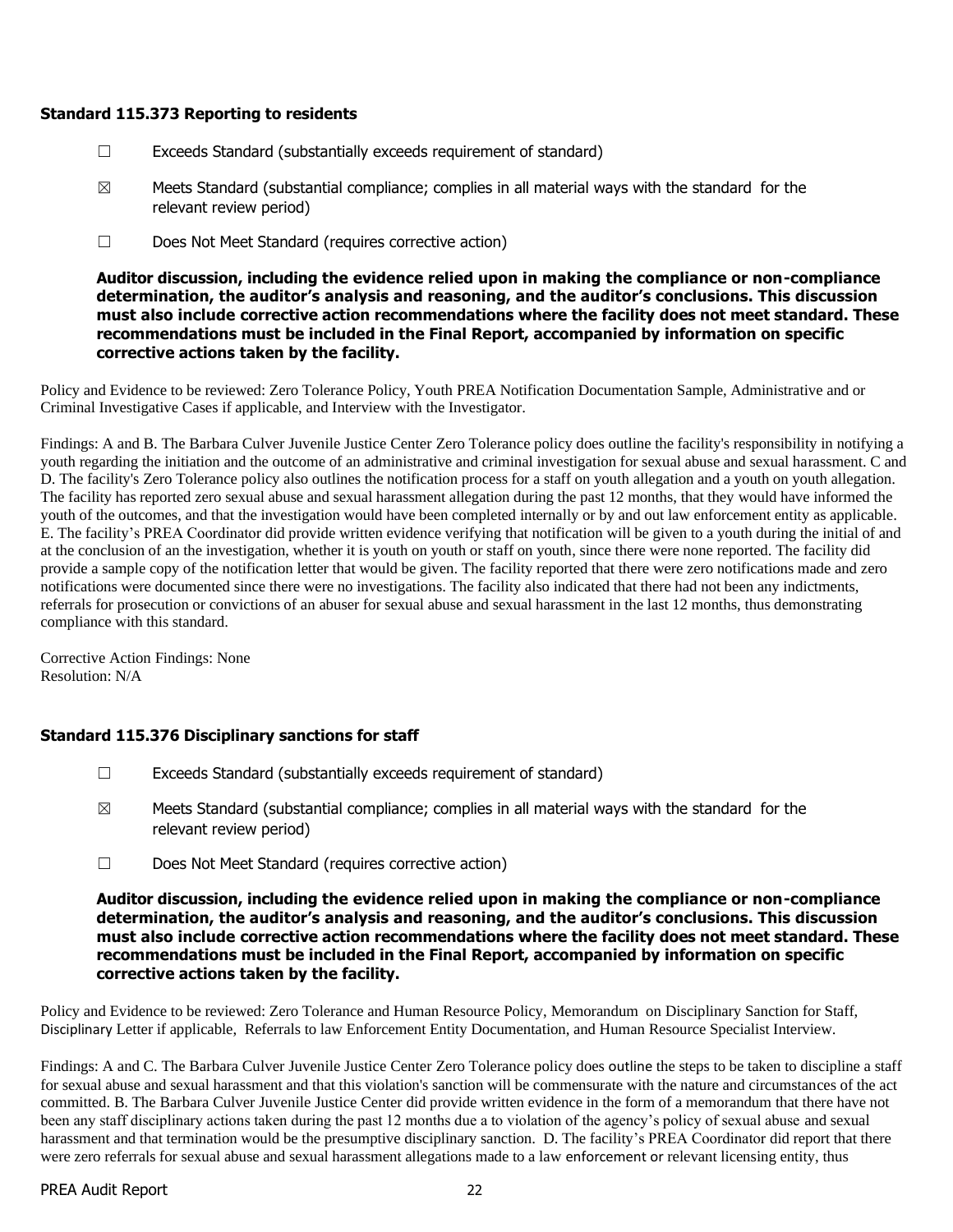demonstrating compliance with this standard.

Corrective Action Findings: None Resolution: N/A

#### **Standard 115.377 Corrective action for contractors and volunteers**

- ☐ Exceeds Standard (substantially exceeds requirement of standard)
- $\boxtimes$  Meets Standard (substantial compliance; complies in all material ways with the standard for the relevant review period)
- ☐ Does Not Meet Standard (requires corrective action)

**Auditor discussion, including the evidence relied upon in making the compliance or non-compliance determination, the auditor's analysis and reasoning, and the auditor's conclusions. This discussion must also include corrective action recommendations where the facility does not meet standard. These recommendations must be included in the Final Report, accompanied by information on specific corrective actions taken by the facility.**

Policy and Evidence to be reviewed: Zero Tolerance, Volunteer and Contractor's Policies, Volunteer and Contractor's Disciplinary Letter (if applicable), Memorandum on Corrective Action for Volunteers and Contractors, Referral to Local Law Enforcement and Licensing Entity (if applicable), PREA Compliance Manager/PREA Coordinator Interviews

Findings: A. The Barbara Culver Juvenile Justice Center Zero Tolerance policy does prohibit volunteers and contractors from contact with youths and outlines the steps to be taken when disciplining volunteers and contractors for sexual abuse and sexual harassment violations. B. The facility did provide written evidence in the form of a memorandum that there were zero cases where a volunteer and or a contractor had received disciplinary action during the past 12 months due to violation of the agency's policy of sexual abuse and sexual harassment. The facility's PREA Coordinator did indicate that there were zero reports made to local law enforcement or to a relevant licensing body for a contractor or volunteer engaging in sexual abuse with a youth, thus demonstrating compliance with this standard.

Corrective Action Findings: None Resolution: N/A

### **Standard 115.378 Disciplinary sanctions for residents**

- $\Box$  Exceeds Standard (substantially exceeds requirement of standard)
- $\boxtimes$  Meets Standard (substantial compliance; complies in all material ways with the standard for the relevant review period)
- ☐ Does Not Meet Standard (requires corrective action)

#### **Auditor discussion, including the evidence relied upon in making the compliance or non-compliance determination, the auditor's analysis and reasoning, and the auditor's conclusions. This discussion must also include corrective action recommendations where the facility does not meet standard. These recommendations must be included in the Final Report, accompanied by information on specific corrective actions taken by the facility.**

Policy and Evidence to be reviewed: Zero Tolerance, Isolation/Segregation Policies, Administrative and or Criminal Investigative Cases if applicable, Youth Handbook, Intake staff, PREA Coordinator and Facility Administrator's Interviews.

Findings: A. The Barbara Culver Juvenile Justice Center Zero Tolerance policy does prohibit denying a youth large muscle exercise, daily visits. Educational programming and access to other programs as a disciplinary sanction; outlines the process for taking disciplinary action against a youth when they participate in sexual misconduct with another youth, staff, volunteer or contractor in the facility. B and E. The facility's Zero Tolerance policy does outline the formal due process hearing must occur following an administrative finding which the sanctions are commensurate with the nature and circumstances of the abuse committed including when a finding of sexual contact with a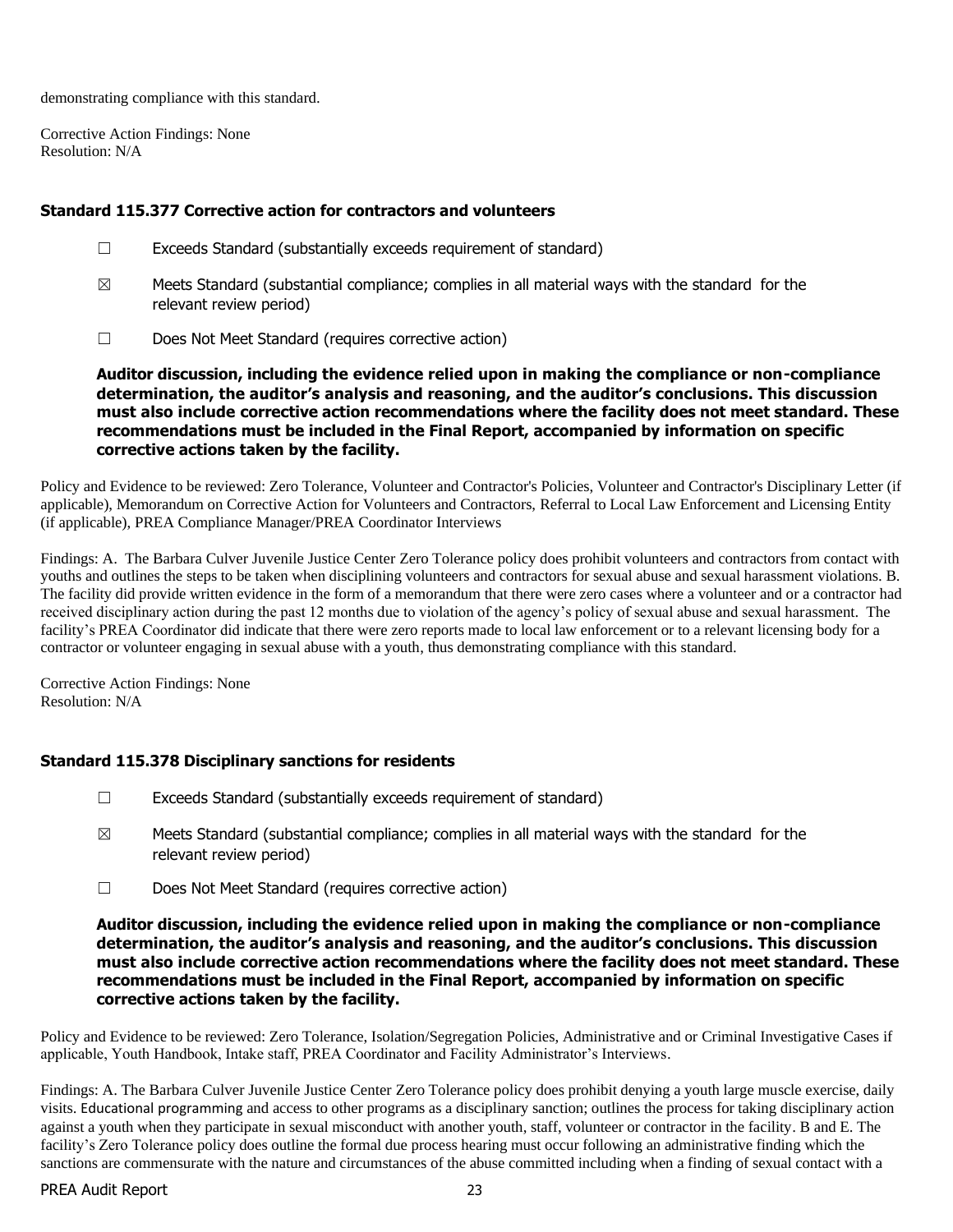staff proves that they did not consent to such contact. C and D. The disciplinary process, according to their policy does includes if the youth's mental disabilities and mental illness contributed to the behavior when determining sanctions and if therapy, counseling or other interventions shall be considered for the youth to participate in. F. The facility's Zero Tolerance policy does indicate that they do not impose disciplinary sanctions if a youth makes a report of sexual abuse and sexual harassment in good faith. G. The facility's PREA Coordinator reported zero administrative finding of a youth on youth sexual abuse, zero criminal finding of a youth on youth sexual abuse and zero disciplinary sanctions imposed for a sexual abuse and sexual harassment substantiated allegation. The facility has a Zero Tolerance policy against all forms sexual abuse, sexual harassment and sexual misconduct in the facility. During this reporting period the facility reported that zero youths were placed in isolation as a disciplinary sanction for a youth on youth sexual abuse and sexual harassment allegation in the past 12 months, thus demonstrating compliance with this standard.

Corrective Action Findings: None Resolution: N/A

## **Standard 115.381 Medical and mental health screenings; history of sexual abuse**

- ☐ Exceeds Standard (substantially exceeds requirement of standard)
- $\boxtimes$  Meets Standard (substantial compliance; complies in all material ways with the standard for the relevant review period)
- ☐ Does Not Meet Standard (requires corrective action)

#### **Auditor discussion, including the evidence relied upon in making the compliance or non-compliance determination, the auditor's analysis and reasoning, and the auditor's conclusions. This discussion must also include corrective action recommendations where the facility does not meet standard. These recommendations must be included in the Final Report, accompanied by information on specific corrective actions taken by the facility.**

Policy and Evidence to be reviewed: Zero Tolerance Policy, Mental and Medical Screening Instrument Form, Client Management Database Review, Prior Sexual Victimization Referral Forms and or Listing as applicable, Youth Medical and Mental Health Files and Follow Up Documentation, Medical, Mental Health Practitioners, PREA Compliance Manager//PREA Coordinator and Random Staff Interviews, and Facility's Schematics for Medical/Clinic/Infirmary.

Findings: A. The Barbara Culver Juvenile Justice Center Zero Tolerance policy does outline the procedure to follow for medical and mental health screenings i.e. Maysi, consisting of the youth's history of sexual abuse, if applicable. The electronic files containing some of this information are not accessible to non-treatment staff. B. The Barbara Culver Juvenile Justice Center identified zero youths who had disclosed a prior sexual victimizations in the past 12 months, which occurred either at another confinement facility or in a community setting, and provided written evidence demonstrating that medical and mental health follow up assessments were offered to these and other youths within 14 days of Intake and or when prior sexual victimization was alleged to have occurred. C. The medical and mental health staff indicated during their interviews that they maintain secondary information in their treatment files, which are kept in an office under lock and key whereas only they have access to them. The facility's Zero Tolerance policy states that all staff are considered mandatory reporters of child abuse according to their State law which include medical and mental health practitioners, also demonstrates compliance with the standards. D. The facility's policy indicates how consent is to be obtained from a youth, unless under the age of 18, where sexual abuse did not occur in an institutional setting, thus demonstrating compliance with this standard.

Corrective Action Findings: None Resolution: N/A

### **Standard 115.382 Access to emergency medical and mental health services**

- ☐ Exceeds Standard (substantially exceeds requirement of standard)
- $\boxtimes$  Meets Standard (substantial compliance; complies in all material ways with the standard for the relevant review period)
- ☐ Does Not Meet Standard (requires corrective action)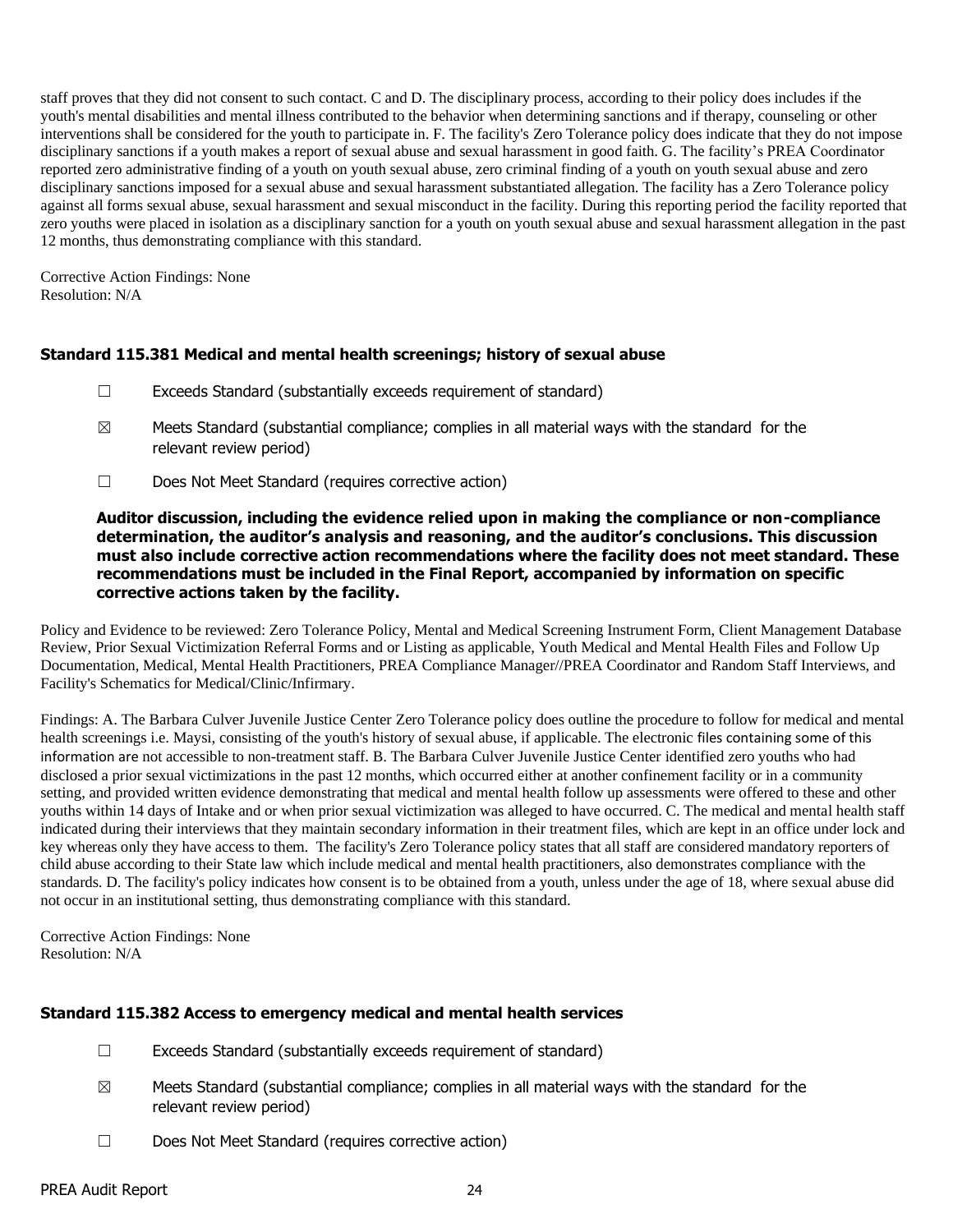#### **Auditor discussion, including the evidence relied upon in making the compliance or non-compliance determination, the auditor's analysis and reasoning, and the auditor's conclusions. This discussion must also include corrective action recommendations where the facility does not meet standard. These recommendations must be included in the Final Report, accompanied by information on specific corrective actions taken by the facility.**

Policy and Evidence to be reviewed: Zero Tolerance Policy, Memorandum on Access to Emergency Medical and Mental Health Care, Medical and Mental Health Practitioners Interviews, Youth Medical and Mental Health Files and Electronic Medical Records review.

A. The Barbara Culver Juvenile Justice Center reported that there were zero cases of sexual abuse requiring medical attention at this facility during the past 12 months and the facility's policy outlines how a youth have access to these emergency services in a timely, unimpeded manner. B and C. The Zero Tolerance policy does indicate that if no qualified medical or mental health practitioner is on duty what the first responder's responsibilities are to protect the victim and are offered timely information and access to emergency contraception and STI prophylaxis. D. The facility did provide written evidence in the form of a memorandum indicating that access to emergency medical and mental health services would be provided at the Midland Memorial Hospital and that these treatment services shall be provided at no cost to the victim whether they name the abuser or cooperates with the investigation. There were zero sexual abuse and sexual harassment cases to review that required a youth emergency access to medical and mental health services in the last 12 months according to the Juvenile Health Specialist during her interview, thus demonstrating compliance with this standard.

Corrective Action Findings: None Resolution: N/A

### **Standard 115.383 Ongoing medical and mental health care for sexual abuse victims and abusers**

- ☐ Exceeds Standard (substantially exceeds requirement of standard)
- $\boxtimes$  Meets Standard (substantial compliance; complies in all material ways with the standard for the relevant review period)
- ☐ Does Not Meet Standard (requires corrective action)

#### **Auditor discussion, including the evidence relied upon in making the compliance or non-compliance determination, the auditor's analysis and reasoning, and the auditor's conclusions. This discussion must also include corrective action recommendations where the facility does not meet standard. These recommendations must be included in the Final Report, accompanied by information on specific corrective actions taken by the facility.**

Policy and Evidence to be reviewed: Zero Tolerance and Medical and Mental Health Treatment Policies, Memorandum on Ongoing Medical and Mental Health Care, Sick Call Referral Form, Treatment Services Referral Form, Medical and Mental Health Practitioners Interviews.

Findings: A. The Barbara Culver Juvenile Justice Center Zero Tolerance policy does outline the procedure for a sexual abuse victim and or abuser being offered an evaluation who has been victimized including receiving ongoing medical and mental health care. B, D, E, F and G. The facility did provide written evidence in the form of a memorandum stating that these services will be provided to those youth who have been adjudicated and who are assigned to their post detention facility, that services are provided free of charge to the youth and that pregnancy tests (as applicable) as well as other treatment i.e. STI's as deemed appropriate by the medical and mental health practitioner will be offered. C. During the interviews with the Medical and or Mental Health staff they indicated that the mental health and medical services are consistent with the community level of care and are at no cost to the victim whether they name the abuser or cooperates with the investigation. H. The facility's PREA Coordinator did indicate that they do attempt to conduct an evaluation on the committed youth abuser within 60 days of learning of the abuse history and offer treatment when deemed appropriate by the mental health practitioner. The Barbara Culver Juvenile Justice Center reported that there were zero youth identified as a sexual abuse victim and or abuser who required ongoing medical and mental health services during the last 12 months, thus demonstrating compliance with this standard.

Corrective Action Findings: None Resolution: N/A

### **Standard 115.386 Sexual abuse incident reviews**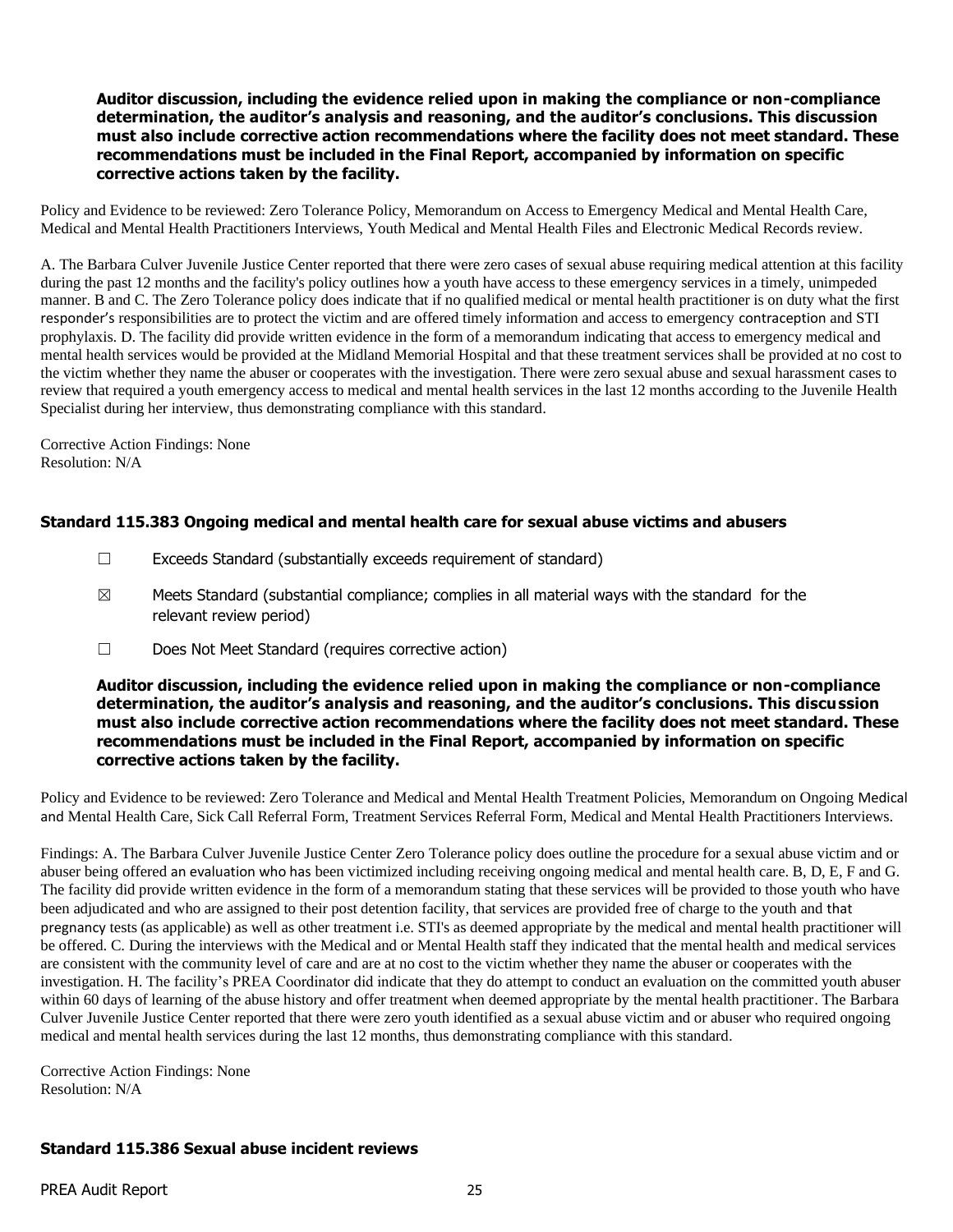- ☐ Exceeds Standard (substantially exceeds requirement of standard)
- $\boxtimes$  Meets Standard (substantial compliance; complies in all material ways with the standard for the relevant review period)
- ☐ Does Not Meet Standard (requires corrective action)

### **Auditor discussion, including the evidence relied upon in making the compliance or non-compliance determination, the auditor's analysis and reasoning, and the auditor's conclusions. This discussion must also include corrective action recommendations where the facility does not meet standard. These recommendations must be included in the Final Report, accompanied by information on specific corrective actions taken by the facility.**

Policy and Evidence to be reviewed: Zero Tolerance Policy, Sexual Abuse Review Team Initial and Ongoing Meeting Minutes, Monthly Meeting Notification (if applicable), Administrative and Criminal Investigative Case review, Interviews with a Sexual Abuse Review Team member and the PREA Coordinator.

Findings: A. The Barbara Culver Juvenile Justice Center Zero Tolerance policy does outlines the process for conducting sexual abuse reviews for substantiated and unsubstantiated cases of sexual abuse and sexual harassment. A review would not be held for Unfounded cases. B and C. Their sexual abuse team is represented by the agency head, the PREA Coordinator/Facility Director, the Assistant Facility Director, the Medical and Mental Health Practitioner, the PREA Compliance Manager and a member of the local Rape Crisis Center, which is convened within 30 days of the conclusion of an administrative and or criminal investigation for sexual abuse and sexual harassment. D and E. The Team considers the six (6) elements of the review and submits its findings and the meeting is facilitated by the Agency Head and the PREA Coordinator as Co-Chair, who prepares the minutes and report recommendations for improvement as applicable. The Barbara Culver Juvenile Justice Center did provide written evidence indicating that there were zero sexual abuse reviews held in the last 12 months. The facility did provide the auditor with a copy of the initial meeting minutes to demonstrate that the sexual abuse review board is active monthly and a memorandum indicating that no allegations of sexual abuse and sexual harassment has occurred during the month of June 2016. The auditor recommended to the PREA Coordinator a best practice by providing written evidence in the form a an e-mail to all of the Sexual Abuse Review Team members keeping them apprised monthly if there are any sexual abuse and sexual harassment allegations. The facility has reported zero allegations of sexual abuse and sexual harassment during the last 12 months and that zero reviews were conducted since there were none alleged.

Corrective Action Findings: The facility must provide evidence in the form of memorandums for the months of July, September and October stating that there has been no sexual abuse or sexual harassment incidents whereas the sexual abuse review board had to convene in order to demonstrate compliance with this standard.

Resolution: The facility's PREA Coordinator did provide evidence in the form of memorandums for the months of June, July, August and September stating that there have been no sexual abuse or sexual harassment incidents whereas the sexual abuse review board had to convene, thus demonstrating compliance with this standard.

### **Standard 115.387 Data collection**

- ☐ Exceeds Standard (substantially exceeds requirement of standard)
- $\boxtimes$  Meets Standard (substantial compliance; complies in all material ways with the standard for the relevant review period)
- ☐ Does Not Meet Standard (requires corrective action)

**Auditor discussion, including the evidence relied upon in making the compliance or non-compliance determination, the auditor's analysis and reasoning, and the auditor's conclusions. This discussion must also include corrective action recommendations where the facility does not meet standard. These recommendations must be included in the Final Report, accompanied by information on specific corrective actions taken by the facility.**

Policy and Evidence to be reviewed: Zero Tolerance Policy, DOJ Survey for Sexual Victimization for 2014/2015, Administrative and Criminal Investigative Cases, Sexual Abuse and Sexual Harassment Allegations for 2014, Trends, Implemented Recommendations, etc. and PREA Coordinator Interview.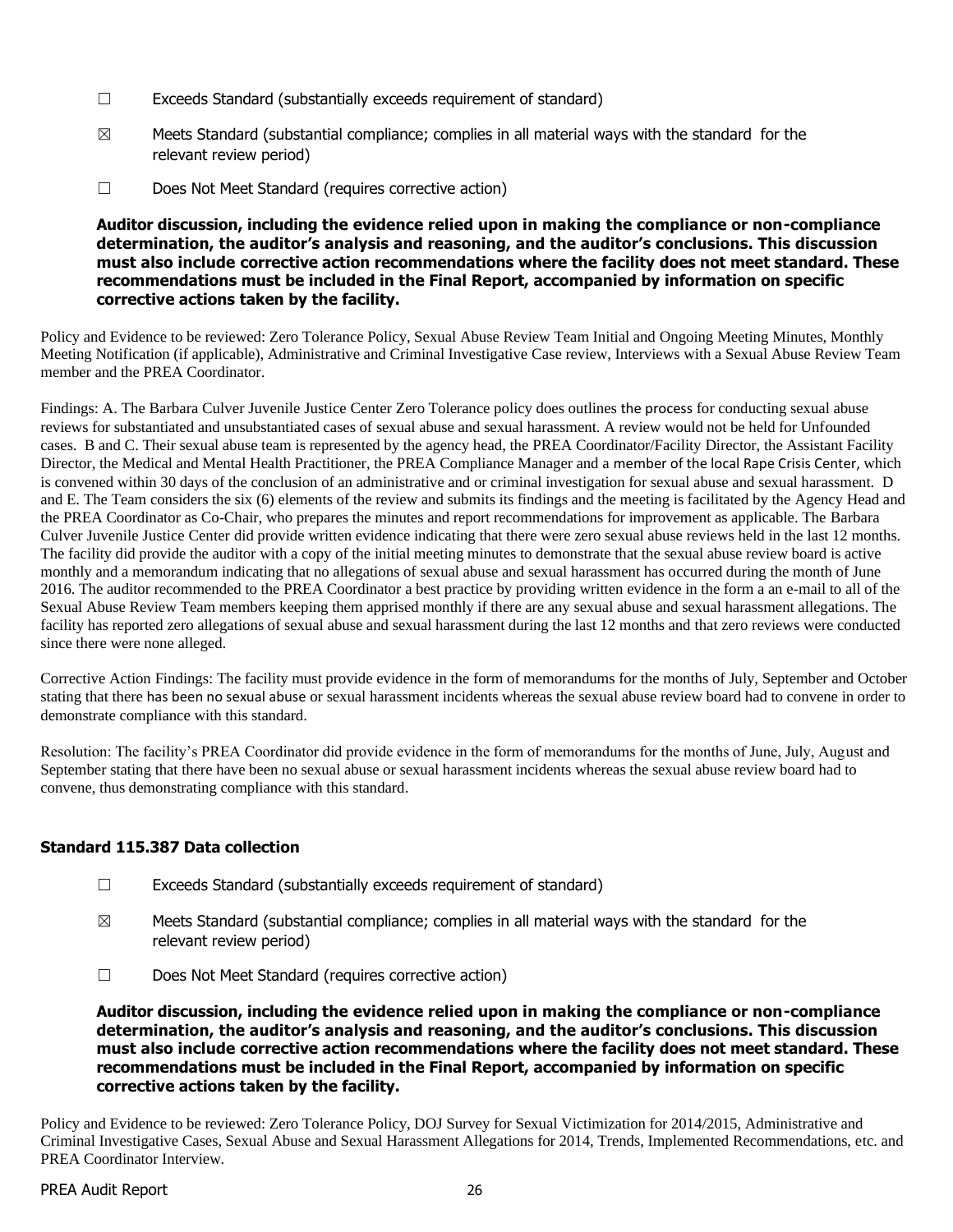Findings: A. The Barbara Culver Juvenile Justice Center Zero Tolerance policy does outline the procedure for collecting uniform data on all allegations of sexual abuse and sexual harassment at all their facilities including private contractors if applicable, using a standardized instrument to demonstrate compliance with this standard. B and C. The Barbara Culver Juvenile Justice Center did provide written evidence of their annual DOJ Survey of Sexual Victimization, the last one being for 2015, as the standardized instrument for capturing this aggregate data annually, which was confirmed through an interview with the agency's PREA Coordinator and viewed on the agency's website. D and E. The facility's PREA Coordinator, during the interview, indicated that she reviews, collects all the data including investigative reports and files from private facilities, if applicable, of which they contract for the confinement of its youth, identifies trends, implements recommendations and documents the reason for not doing so locally. The PREA Coordinator did state that upon request, this information would be provided to DOJ no later than June  $30<sup>th</sup>$ , thus demonstrating compliance with this standard.

Corrective Action Findings: None Resolution: N/A

## **Standard 115.388 Data review for corrective action**

- ☐ Exceeds Standard (substantially exceeds requirement of standard)
- $\boxtimes$  Meets Standard (substantial compliance; complies in all material ways with the standard for the relevant review period)
- ☐ Does Not Meet Standard (requires corrective action)

**Auditor discussion, including the evidence relied upon in making the compliance or non-compliance determination, the auditor's analysis and reasoning, and the auditor's conclusions. This discussion must also include corrective action recommendations where the facility does not meet standard. These recommendations must be included in the Final Report, accompanied by information on specific corrective actions taken by the facility.**

Policy and Evidence to be reviewed: Zero Tolerance Policy, DOJ Survey for Sexual Victimization for 2014-2015, Facility's Aggregated Sexual Abuse and Sexual Harassment Data, Agency's Website, PREA Compliance Manager and PREA Coordinator Interviews.

Findings: A and B. The Barbara Culver Juvenile Justice Center Zero Tolerance policy does outline the review of aggregate sexual abuse and sexual harassment data, including that of their private contractors, to assess and improve the effectiveness of the agency's policies, practices and training, identified problems and takes corrective action. The facility's PREA Coordinator did provide written evidence that demonstrated her review of the data collected, identification of trends, problem areas, and subsequent corrective action to be taken in accordance with this standards. C and D. The facility's PREA Coordinator indicated during the interview that she prepares a report from these findings, comparing the current year's data with the prior year data, redacting any information that may present a clear and specific threat to the safety and security of the facilities, obtains approval from the agency's head, makes available on the agency's website or other means and provides a copy to the Department of Justice upon their request, thus demonstrating compliance with this standard.

Corrective Action Findings: None Resolution: N/A

#### **Standard 115.389 Data storage, publication, and destruction**

- $\Box$  Exceeds Standard (substantially exceeds requirement of standard)
- $\boxtimes$  Meets Standard (substantial compliance; complies in all material ways with the standard for the relevant review period)
- ☐ Does Not Meet Standard (requires corrective action)

**Auditor discussion, including the evidence relied upon in making the compliance or non-compliance determination, the auditor's analysis and reasoning, and the auditor's conclusions. This discussion must also include corrective action recommendations where the facility does not meet standard. These recommendations must be included in the Final Report, accompanied by information on specific**